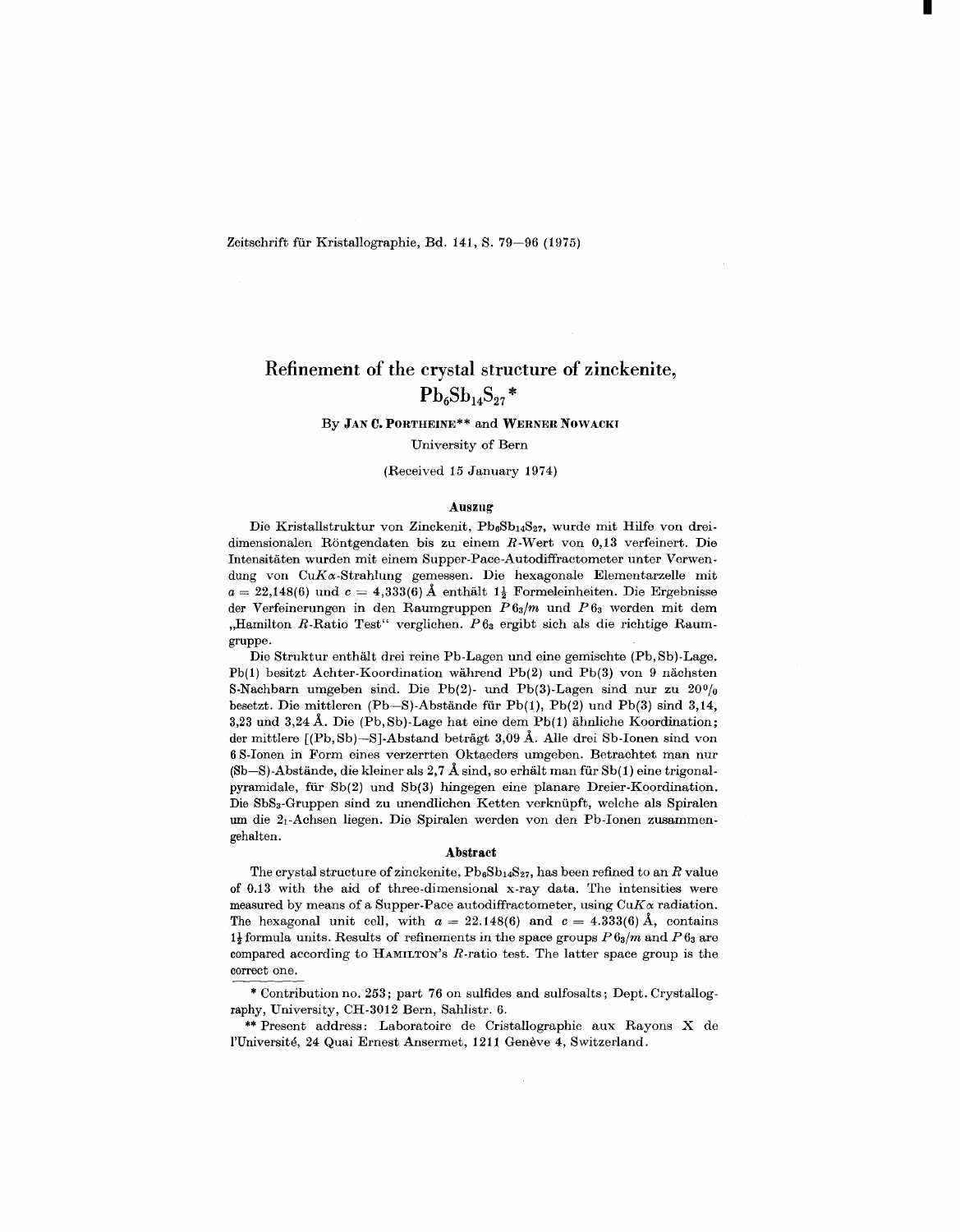#### 80 *JAN* C. PORTHEINE and WERNER NOWACKI

The structure has three pure Pb positions and one mixed (Pb, Sb) position.  $Pb(1)$  has an eight coordination while  $Pb(2)$  and  $Pb(3)$  are surrounded by 9.8 nearest neighbours. The Pb(2) and Pb(3) positions are only occupied by  $20\%$ . The average Pb-S distances for Pb(1), Pb(2) and Pb(3) are 3.14, 3.23 and 3.24 Å respectively. The coordination of  $(Pb, Sb)$  is similar to that of  $Pb(1)$ ; the average  $(Pb, Sb)$ —S distance is 3.09 Å. All three Sb ions are coordinated by 6 S ions in a distorted octahedron. Considering only Sb-S distances smaller than 2,7 Å 8b(1) has a trigonally pyramidal coordination while 8b(2) and 8b(3) have planar threefold coordinations. The  $SbS<sub>3</sub>$  groups are joint in endless chains which form spirals around the  $2<sub>1</sub>$  axes. These spirals are held together by the Pb ions.

#### **Introduction**

VAUXand BANNISTER (1938) were the first to investigate zinckenite by x-ray techniques. They determined the Laue group *6/m* and the  $\text{cell dimensions, } a = 44.06 \text{ and } c = 8.60 \text{ Å}, \text{ from crystals origin}$ from the antimony mine at Wolfsberg (Germany). They suggested the composition  $Pb_6Sb_{14}S_{27} (= 6PbS \cdot 7Sb_2S_3)$  and  $Z = 12$  on the basis of earlier chemical analyses and the possible space groups  $C_{6h}^2 = P 6_3/m$  and  $C_6^6 = P 6_3$ . Reflection spots on the odd layers of the *a* and *c* axis were very week and unsharp, giving rise to a pseudocell with half the above quoted dimensions as lattice periods, the same possible space groups and  $Z = 1\frac{1}{2}$ .

A model for the structure of the pseudocell was proposed by TAKEDA and HORIUCHI (1971; this publication, in Japanese, was brought to our attention only recently). This model was based on photographic data of Wolfsberg zinckenite. The lattice dimensions  $a = 22.09$  and  $c = 4.321$  Å correspond to the pseudocell of VAUX and BANNISTER (1938). The space group *P63/m* was assumed and the  $\text{composition PbSb}_2\text{S}_4 \ (= \text{PbS} \cdot \text{Sb}_2\text{S}_3) \text{ with } Z = 10 \text{ to } \sim 10\frac{1}{2} \text{ was take.}$ from NUFFIELD (1946). Because of the small amount of intensity data *(hkO* and *hk1* only) no thermal parameters were refined and the alternative space group *P63* was not tested.

The purpose of our investigation was to determine the space group of the pseudo cell and to specify the structure more accurately. The correct space group will be shown to be  $P 6<sub>3</sub>$ .

#### **Experimental**

Steel-gray needle-shaped crystals of zinckenite were taken from the sample A.K. 345-65 of the collection in this laboratory. This sample originates from the Bolivar mine in Cerro Bonete (Bolivia) and consists mainly of pavonite  $AgBi<sub>3</sub>S<sub>5</sub>$ . In Table 1 observed weight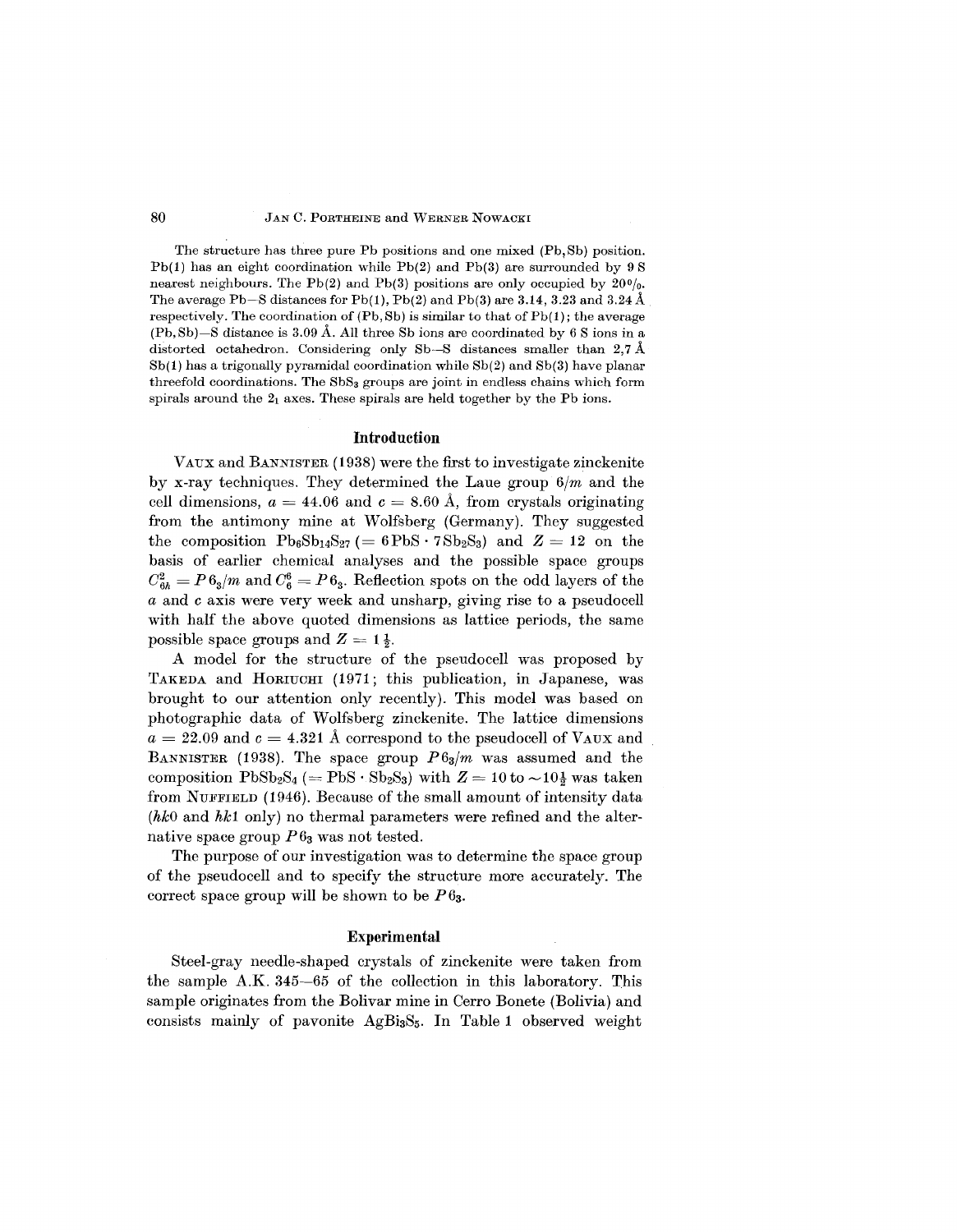Locality Cerro I Wolfsberg Bonete  $Pb_6Sb_{14}S_{27}$  PbSb<sub>2</sub>S<sub>4</sub> Analysis number (calc.) (calc.) 640- 182- 208- 1973a 1967b 1967b  $\text{Pb}$  | 32.6 | 33.6 | 33.0 | 32.60 | 35.79  $8b \t 43.2 \t 44.1 \t 44.2 \t 44.70 \t 42.06$  $S \qquad | \quad 24.0 \qquad | \quad 21.5 \qquad | \quad 22.0 \qquad | \quad 22.70 \qquad | \quad 22.15$  $\Sigma$  | 99.8 | 99.2 | 99.2 | 100 | 100  $\text{Pb}/\text{Sb}$  | 0.75 | 0.76 | 0.75 | 0.73 | 0.85

Table 1. *Observed (microprobe analysis) and calculated weight percentages of the constituent elements of zinckenite*

<sup>a</sup> Analyst: H. WALTER, Laboratorium für Mikroröntgenspektroskopie der Universitat Bern.

<sup>b</sup> Analyst: G. BURRI, Laboratorium für Mikroröntgenspektroskopie der Universitat Bern.

percentages of the constituent elements are compared with calculated values for the two compositions mentioned in the introduction. The composition  $Pb_6Sb_{14}S_{27}$  will be assumed here since its  $Pb/8b$  weight ratio is not different from the observed ratio if one accepts a standard error of 0.6 in the observed percentages. The same composition has been confirmed for zinckenite from Wolfsberg by HARRIS (1965) and in our laboratory (see Table 1).

Close inspection of Weissenberg and oscillation photographs revealed week diffuse intensity halfway in between the c-axis layers of the pseudocell.. Consequently there is an ordering in the structure along the hexagonal axis with a period of twice the corresponding pseudocell dimension, similar to earlier observations (VAUX and BANNISTER, 1938) and TAKEDA and HORIUCHI, 1971). The diffuse character of this intensity indicates hewever that the ordering is not perfect and that there is no additional ordering in directions perpendicular to c. Apparently in this case the pseudocell comprises the three-dimensional translation unit and consequently it will be referred to as unit cell afterwards.

The lattice parameters were determined with the aid of zero-level Weissenberg photographs about [001] (needle axis) and [100]. Cu radiation was used for the exposures, and Si powder lines  $(a_{\rm Si} = 5.4301\text{\AA})$ 

Z. Kristallogr. Bd. 141,  $1/2$  6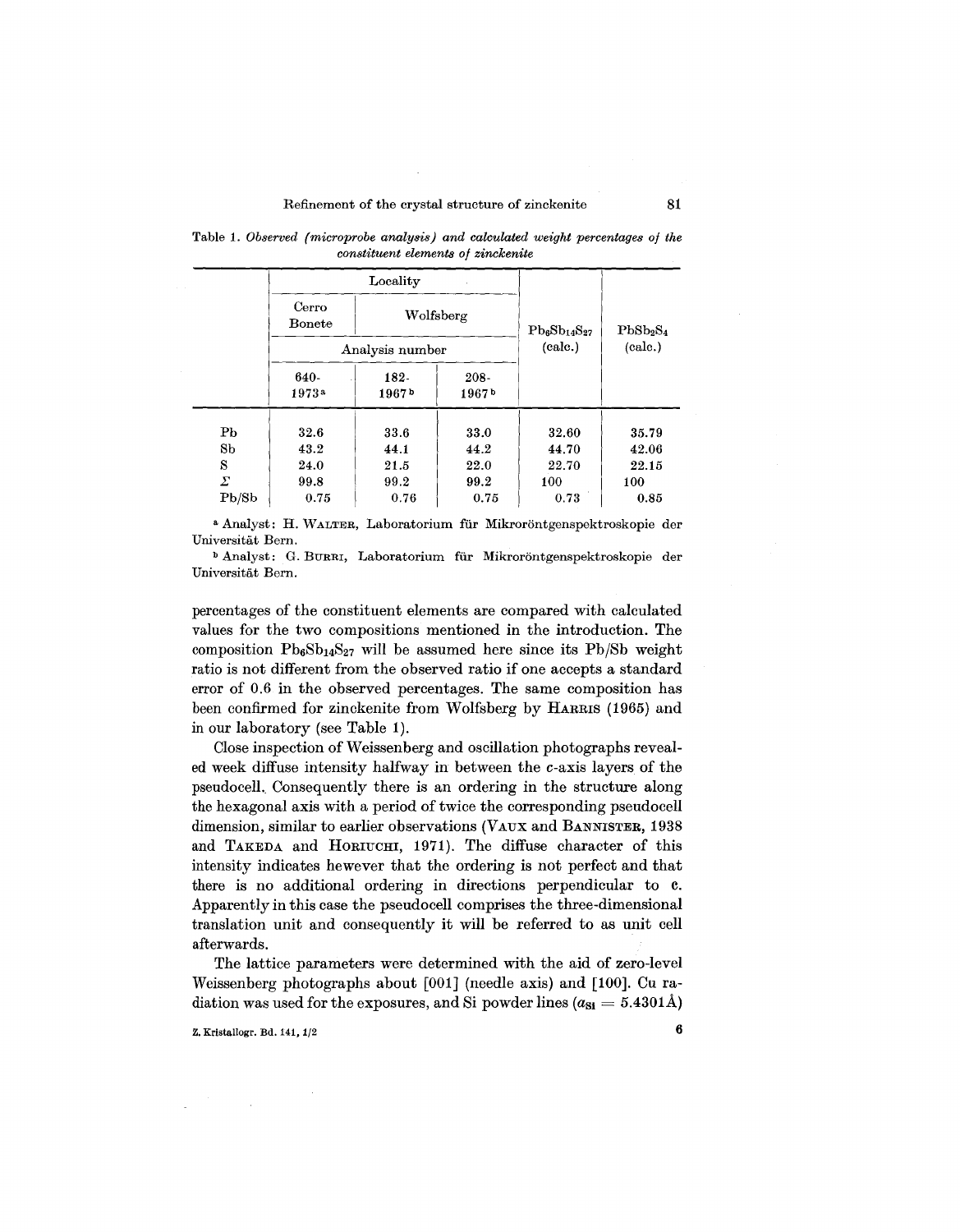were superposed on the films for the purpose of calibration. The values  $a = 22.148(6)^1$  and  $c = 4.333(6)$  Å were calculated from  $66\,\theta$  value with the program LAPA of Dr. T. Ito (unpublished).

The systematic absences 00l for *l* odd are consistent with the space groups  $P6_3/m$  and  $P6_3$ .

The collection of the intensity data was carried out by Dr. P. ENGEL on a crystal with dimensions  $0.04 \times 0.02 \times 0.2$  mm, which was mounted about [001] on a Supper-Pace autodiffractometer. Intensities of 2766 not-independent reflections were measured with the  $\omega$ -scan technique using Ni-filtered Cu radiation. Because of the high  $\mu$  value an ellip soidal absorption correction was applied. Structure amplitudes *F* and associated weights  $W(F)$  were derived as described by GABE, GLUSKER, MINKIN and PATTERSON (1967).

|  | Table 2. Diffraction data of zinckenite from Cerro Bonete |  |  |  |
|--|-----------------------------------------------------------|--|--|--|
|  |                                                           |  |  |  |

| space group $P 6_3$ , $Z = 1\frac{1}{3}$ ,<br>$\mu = 1117$ cm <sup>-1</sup> | $Pb_6Sb_{14}S_{27}$ , $M = 3813$ g · mole <sup>-1</sup> ,<br>$F(000) = 2457$ electrons, $\lambda = 1.54178$ Å, |                        |
|-----------------------------------------------------------------------------|----------------------------------------------------------------------------------------------------------------|------------------------|
| $\boldsymbol{a}$                                                            | $22.148(6)$ Å                                                                                                  |                        |
| c                                                                           | 4.333(6)                                                                                                       |                        |
| $\varrho_{\rm obs}$                                                         |                                                                                                                | 5.36 $g \cdot cm^{-3}$ |
| $\rho_{\rm calc}$                                                           | 5.16                                                                                                           |                        |
| $V\rm_{cell}$                                                               | 1841                                                                                                           | Ăз                     |

·Measured by NUFFIELD (1946, Berman balance).

The independent reflections were obtained by averaging as follows:  $F_{\text{o}} = \sum\limits_{i} W(F_{i}) \cdot F_{i}/\sum\limits_{i} W(F_{i})$  and  $W(F_{\text{o}}) = \sum\limits_{i} W(F_{i}),$  where the summation goes over the equivalent reflections  $(i)$ .  $F_0$  was considered observed if  $33\frac{0}{0}$  or more of the individual observations were significant at the 1% level  $[F \geq 2.33 \times W^{-1/2} (F)]$ . There resulted 956 observed reflections and 266 unobserved ones, together comprising  $87\frac{0}{0}$  of the independent reflections in the Ou sphere. The discrepancy between equivalent reflections expressed as the average of  $\sum W(F_i) \cdot |F_i - F_o|/$  $\sum W(F_i)$ .  $F_i$  amounted to 0.11.

Some diffraction data are given in Table 2.

I Throughout this publication numbers added in parentheses are estimated standard deviations  $\sigma$  in terms of the last digit.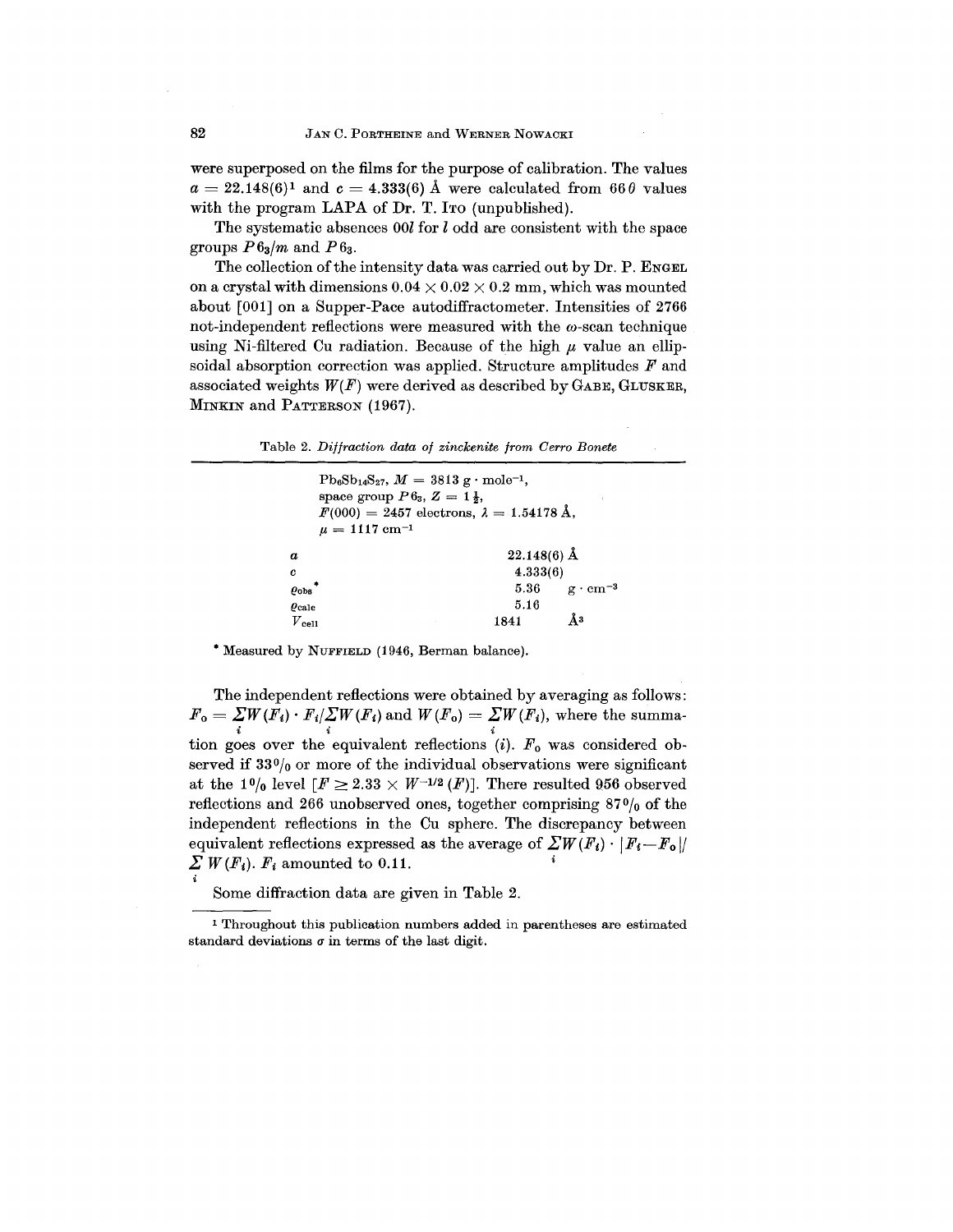#### **Refinement**

The struct ure was refined by Fourier and least-squares methods using computer programs written in *PL/1* by Dr. P. ENGEL (unpublished). The quantity  $\sum W(F_0) \cdot (F_0 - F_c/k)^2$  was minimized where  $F_c$  is the calculated structure amplitude and  $k$  the scale factor.

As a start cations at the positions 1 and  $4-7$  (see Table 3) were refined in the space group  $P6_3/m$ , according to TAKEDA and HORIUCHI (1971), on the basis of our observed reflections and associated weights. The position 0,0,0 was reported (TAKEDA and HORIUCHI, 1971) as tentative and therefore not considered in our case. Besides, the mentioned five positions suffice to accommodate the number of 30 cations in the unit cell. Position number 4 was occupied half by Pb and half by Sb [mixed cation (Pb, Sb)]. The S ions were contributing to  $F_c$ at fixed positions and the overall  $B$  was kept at the value 2.45  $\AA$ <sup>2</sup> from the Wilson plot. Scattering factors for neutral atoms were adopted from DOYLE and TURNER (1968). After two refinement cycles the conventional *R* amounted to 0.26.

Subsequently a difference map was evaluated in which only the cations contributed to  $F_c$ . The anions with exception of  $S(1)$  were found as well defined peaks at the expected positions. At the position of S(l) a very low peak appeared, which was elongated along [110]. The coordination of the cations at the positions 1 and 5-7 confirmed the different types: octahedra for Sb (pos. no. 5-7) and a trigonal prism for Pb (pos. no. 1) with two extra S ions outside the prism on normals to two side faces. The mixed cation (pos. no. 4) had a coordination similar to Pb if one includes  $S(1)$ . The negative region at its site could indicate an occupancy less than 1.00 and/or a smaller Pb/Sb ratio. No density was found at the position  $0,0,0$ , but at  $0,0,0.38$ a peak with the height of an S ion was discovered. For an accordingly located anion a temperature-factor shift  $\Delta B = -2.1 \text{ Å}^2$ was calculated. A possible explanation for this shift is the presence of an ion heavier than S and as such an Sb ion with occupancy  $\frac{1}{2}$  was included in the following refinement cycles at that position (no. 2).

Now the positions of all S ions were refined additionally while the overall temperature factor was still fixed. When convergence was reached *R* was equal to 0.24 and the weighted factor  $R_w = \left[\sum W(F_0)\right]$  $\cdot$   $(F_o-F_c/k)^2/\sum W(F_o)\cdot F_o^2]^{1/2}$  amounted to 0.21. The ion on the *c* axis had a *z* value of 0.367 but there remained doubt about its location because of the calculated shift  $AB = +0.8$  A<sup>2</sup>.

6\*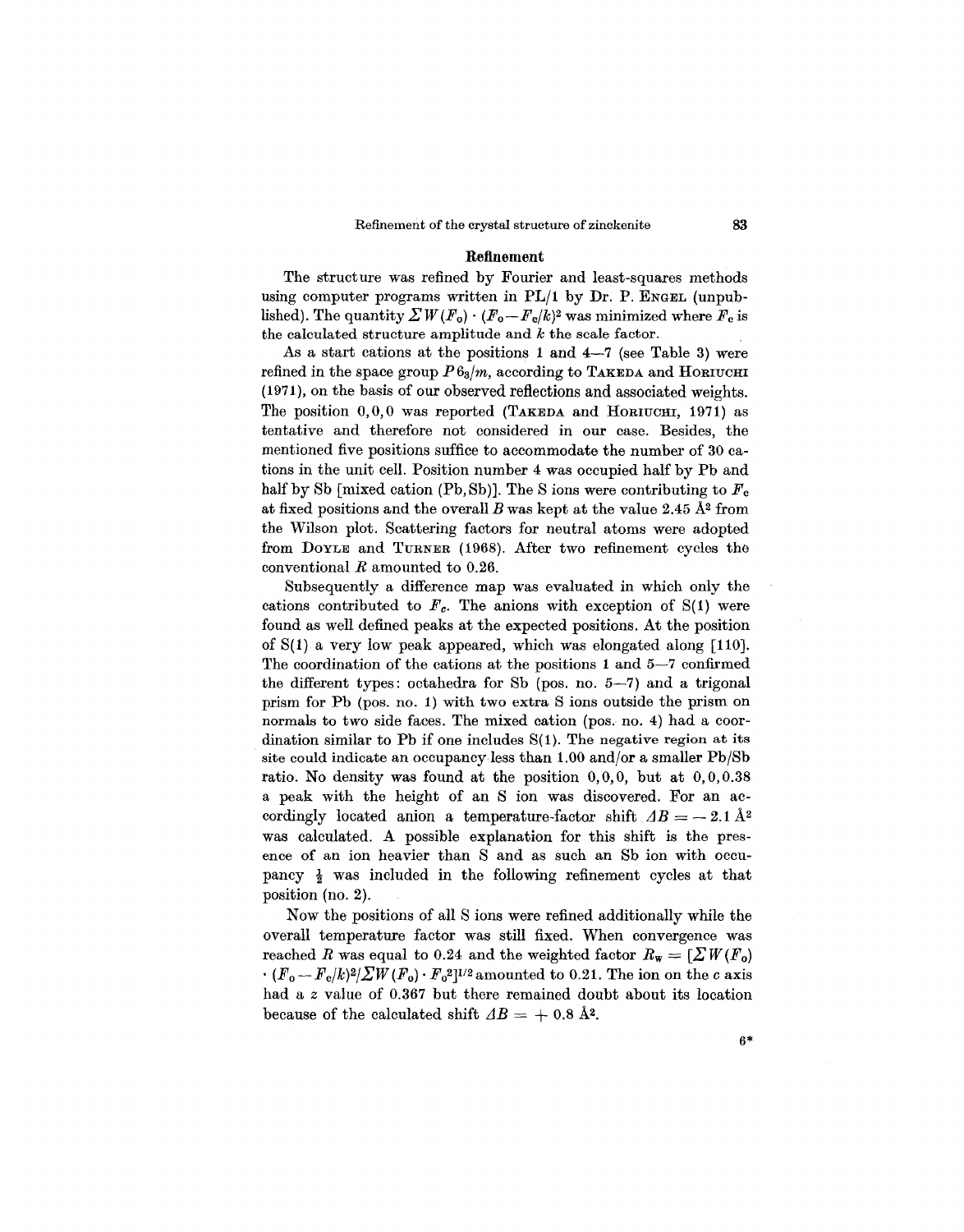#### 84 JAN C. PORTHEINE and WERNER NOWACKI

The fourfold peak of this atom in the difference map might have been created artificially from a twofold peak due to erroneously retaining the space group  $P6_3/m$  where the real space group is  $P6_3$ . Therefore position refinement in the latter space group was undertaken. The equivalent in  $P6_3$  of an Sb ion at  $0,0,0.367$  in  $P6_3/m$  is a pair of Sb ions, at 0,0,0.367 and 0,0,0.133, with the same occupancies (It will be shown afterwards that these Sb ions have to be replaced by Pb). In the initial cycles of the *P63* refinement only the first Sb ion (pos. no. 2) was included. When convergence was reached the *z* of this ion had not changed. In the resulting difference map the peak that could be associated with Sb at 0,0,0.133 (pos. no. 3) was apparent. From these two facts we concluded that the four peaks on the c axis represent real ions and there did not exist a preliminary argument to reject  $P_{\alpha}$  *n* as a space group (see also Discussion). Both Sb ions (pos. no. 2 and no. 3) were refined in the following cycles and the resulting *R* values were  $R = 0.20$  and  $R_w = 0.18$ .

According to HAMILTON's (1965) test the ratio of the  $R_w$  factors of  $\text{the refinements in } P6_{3}/m \text{ and } P6_{3}, \ 0.21/0.18 = 1.2, \ \text{was compare}$ with  $R_{13,917,0.005} = 1.02$ . Since the ratio is larger than  $R_{13,917,0.005}$  the latter space group is the correct one2. The suffixes of *R* are respectively the number of parameters varied in  $P6_3$  while fixed in  $P6_3/m$  (*z* parameters of cation positions 1 and 3-7 and of the seven anions), the number of observed reflections minus the number of parameters varied in  $P6_3$  and the significance level.

In the following stage of the refinement the space group  $P 6<sub>3</sub>$  was used and the individual *B* values were allowed to vary as additional parameters. In the first few cycles the *B* of  $S(1)$  increased beyond 7  $\AA^2$ and in connection with that the *z* did not converge properly. This could be expected because of the peak shape in the difference map and it was decided to omit S(1) in the following cycles (see also Discussion).

The high *B* values for the Sb ions at the positions 2 and 3 (4 and  $6 \text{ Å}^2$ ) could indicate that the real electron density at these positions is lower. The following geometric argument shows that this must be the case. If one locates more than one cation on the c axis, which is equivalent with cations with occupancies larger than  $\frac{1}{4}$  at the two twofold positions, then the average cation-cation distance along c would be smaller than 4.333 A. Such a distance cannot be realized in sulfosalts and therefore the upper limit for the occupancies is less

<sup>&</sup>lt;sup>2</sup> On the basis of Laue photographs of Wolfsberg zinckenite NUFFIELD (1946) decided for the same space group.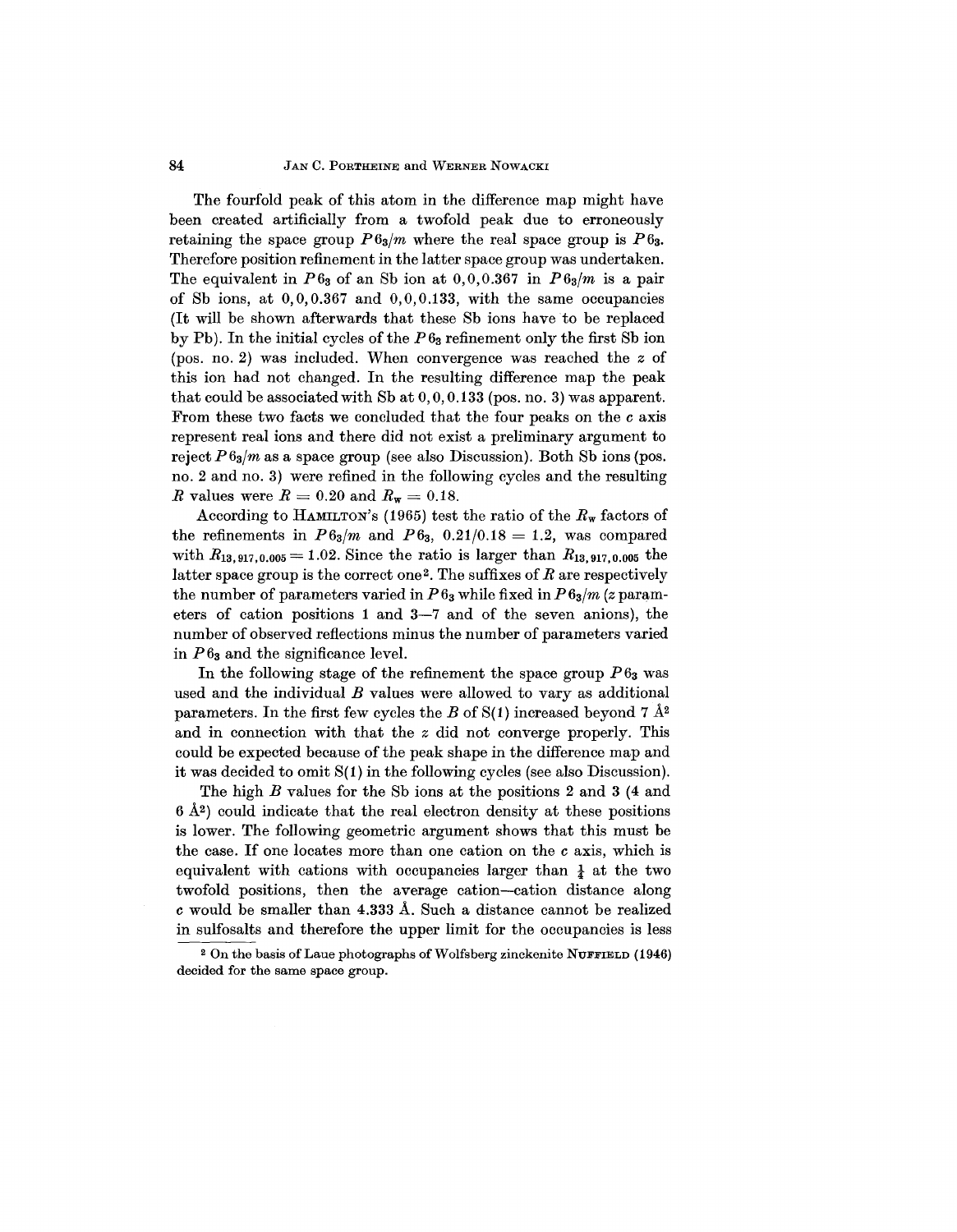| Cationic<br>position<br>number |                         | x         |                         |           | $\boldsymbol{y}$        | $\boldsymbol{z}$           | Occupancy <sup>b</sup> |
|--------------------------------|-------------------------|-----------|-------------------------|-----------|-------------------------|----------------------------|------------------------|
|                                | Pb(1)                   | 0.5359(3) | 0.5365(1)               | 0.2433(3) | 0.2434(1)               | $1/4$ 0.238(2)             |                        |
| $\overline{2}$                 | Pb(2)                   |           | 0                       |           | $\bf{0}$                | $-0.365(5)$                | $0.19(3)$ <sup>c</sup> |
| 3                              | Pb(3)                   |           | 0                       |           | 0                       | $-0.125(4)$                | $0.18(3)$ <sup>c</sup> |
| 4                              | $(Pb, Sb)$ <sup>e</sup> | 0.2009(5) | 0.1994(2)               | 0.0400(5) | 0.0399(3)               | $3/4$ 0.775(2)             | $0.85(2)$ g            |
| 5                              | Sb(1)                   | 0.4004(4) | 0.4002(2)               | 0.0555(4) | 0.0551(2)               | $3/4$ 0.769(2)             |                        |
| 6                              | Sb(2)                   | 0.3465(4) | 0.3484(2)               | 0.2449(4) | 0.2430(2)               | $3/4$ 0.744(3)             |                        |
| 7                              | Sb(3)                   | 0.5168(4) | 0.5178(2)               | 0.4084(4) | 0.4090(2)               | $3/4$ 0.768(2)             |                        |
|                                | S(1)                    | 0.130(3)  | $0.127(2)$ <sup>c</sup> | 0.116(3)  | $0.115(2)$ <sup>c</sup> | $3/4$ 0.76(2) <sup>d</sup> | 0.75f                  |
|                                | S(2)                    | 0.313(2)  | 0.314(1)                | 0.029(2)  | 0.031(1)                | $1/4$ 0.321(6)             |                        |
|                                | S(3)                    | 0.498(1)  | 0.498(1)                | 0.081(1)  | 0.082(1)                | $1/4$ 0.356(5)             |                        |
|                                | S(4)                    | 0.275(2)  | 0.276(1)                | 0.171(2)  | 0.172(2)                | $1/4$ 0.349(5)             |                        |
|                                | S(5)                    | 0.439(2)  | 0.443(1)                | 0.315(2)  | 0.320(1)                | $1/4$ 0.165(5)             |                        |
|                                | S(6)                    | 0.436(2)  | 0.435(1)                | 0.181(2)  | 0.179(1)                | $3/4$ 0.824(5)             |                        |
|                                | S(7)                    | 0.633(1)  | 0.635(1)                | 0.231(2)  | 0.233(1)                | $3/4$ 0.735(8)             |                        |

Table 3. *Positional coordinates& in fractions of the cell edges and occupancies of the ions in zinckenite*

& The values of TAKEDA and HORIUCHI (1971) are given in the first column.

b Only occupancies different from 1.00 are given.

c Not refined in the final stage.

<sup>d</sup> Estimated from final difference map.<br>
<sup>e</sup> For this ion the scattering factor  $\frac{1}{2} (f_{\text{Pb}} + f_{\text{Sb}})$  was employe

f Assumed.

 $\sim$ 

<sup>8</sup> Dependent occupan

 $\mathcal{L}^{\pm}$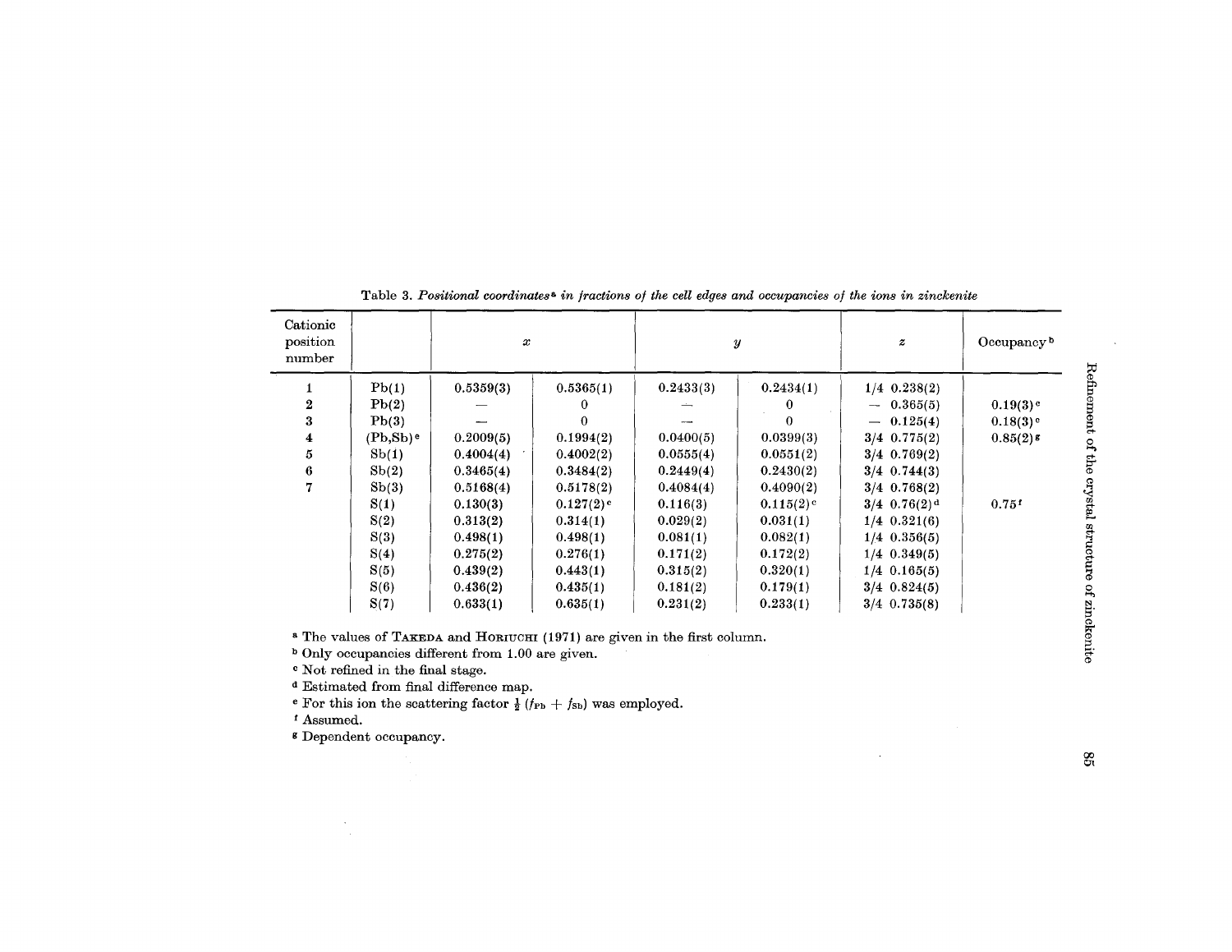|          | $\beta_{11}$                | $\beta_{22}$<br>$\beta$ зз |                          | $2\beta_{12}$<br>$2\beta_{13}$ |                             | $2\beta_{23}$ | B <sup>b</sup>         |  |
|----------|-----------------------------|----------------------------|--------------------------|--------------------------------|-----------------------------|---------------|------------------------|--|
| Pb(1)    | 0.0016(1)                   | 0.0018(1)                  | 0.058(3)                 | 0.0013(1)                      | 0.004(1)                    | 0.002(1)      | $3.24\AA$ <sup>2</sup> |  |
| (Pb, Sb) | 14(1)                       | 37(2)                      | 42(5)                    | 19(2)                          | 9(2)                        | 16(2)         | 3.72                   |  |
| Sb(1)    | 13(1)                       | 14(1)                      | 32(5)                    | 16(2)                          | 8(2)                        | 15(2)         | 2.04                   |  |
| Sb(2)    | 14(1)                       | 14(1)                      | 49(5)                    | 3(2)                           | 10(2)                       | 5(2)          | 2.93                   |  |
| Sb(3)    | 9(1)                        | 11(1)                      | 38(5)                    | 7(2)                           |                             | $-11(2)$      | 1.99                   |  |
|          | $\boldsymbol{B}$            |                            | $\boldsymbol{B}$         |                                | $\boldsymbol{B}$            |               | $\boldsymbol{B}$       |  |
| Pb(2)    | $4.6(5)$ $\AA$ <sup>2</sup> | S(2)                       | $2.0(3)\,\mathrm{\AA}^2$ | S(4)                           | $1.8(3)$ $\AA$ <sup>2</sup> | S(6)          |                        |  |
| Pb(3)    | 1.8(3)                      | S(3)<br>1.3(3)             |                          | S(5)                           | 1.8(3)                      | S(7)          | 1.3(2)                 |  |

Table 4. Thermal parameters<sup>a</sup> of the *ions* in zinckenite.

& The anisotropic temperature factor is defined as:

 $\exp \{ - [h^2 \beta_{11} + k^2 \beta_{22} + l^2 \beta_{33} + hk (2 \beta_{12}) + hl (2 \beta_{13}) + kl (2 \beta_{23}) ] \}$ 

 $b$  These values are the equivalent B's of HAMILTON (1959).

 $\mathcal{L}$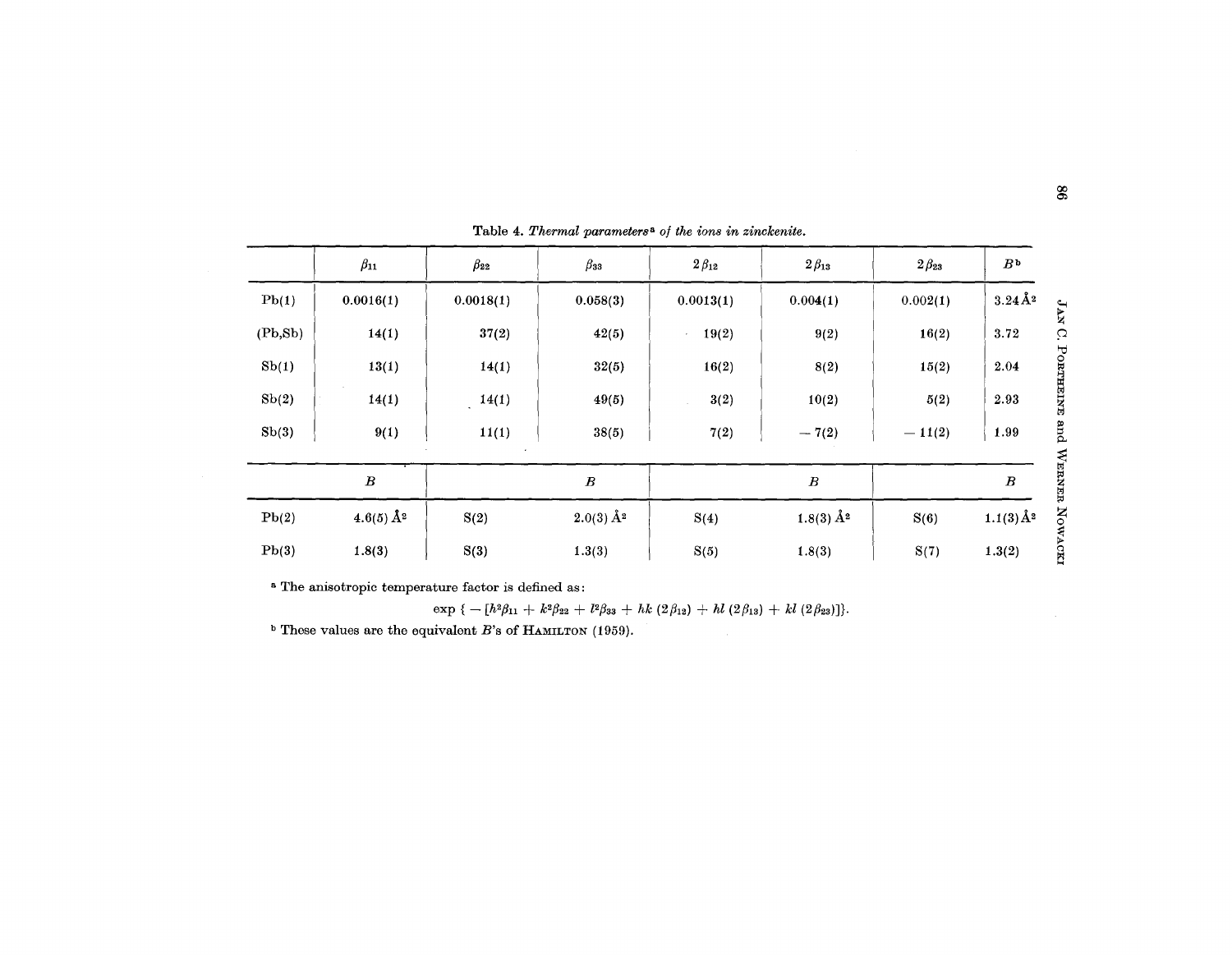## Refinement of the crystal structure of zinckenite **87**

| Table 5. <i>Final list</i>                                                                                                                                                                                                                                                                                                                                                                                   | observed                                                          |                                                                                                                                                                 | structure                                                                                               | amplatudes                                                                        | zinckenite                                                           |                                                     |                                                                                              | absolute scale                                                                   |                                  |
|--------------------------------------------------------------------------------------------------------------------------------------------------------------------------------------------------------------------------------------------------------------------------------------------------------------------------------------------------------------------------------------------------------------|-------------------------------------------------------------------|-----------------------------------------------------------------------------------------------------------------------------------------------------------------|---------------------------------------------------------------------------------------------------------|-----------------------------------------------------------------------------------|----------------------------------------------------------------------|-----------------------------------------------------|----------------------------------------------------------------------------------------------|----------------------------------------------------------------------------------|----------------------------------|
| P.,<br>r <sub>c</sub><br>ь                                                                                                                                                                                                                                                                                                                                                                                   | r.<br>$\mathbf{r}_{\rm e}$<br>b                                   | $r_{\rm e}$<br>r,                                                                                                                                               | $\mathbf{r}_{_{\mathrm{o}}}$                                                                            | r <sub>c</sub><br>b k                                                             | $\mathbf{r}_{_{\mathrm{o}}}$<br>r <sub>e</sub>                       | h                                                   | r <sub>c</sub>                                                                               | F.,<br>h k l                                                                     | ۶.                               |
| 38<br>17                                                                                                                                                                                                                                                                                                                                                                                                     | 60<br>63<br>18                                                    | 47<br>43<br>2                                                                                                                                                   | 30<br>20                                                                                                | 10 10                                                                             | 50<br>49                                                             | 20<br>5                                             | 63<br>51                                                                                     | 129                                                                              | 126                              |
| 76<br>77<br>44<br>63<br>86<br>3<br>6                                                                                                                                                                                                                                                                                                                                                                         | 89537<br>89<br>70<br>56<br>55<br>55                               | 3<br>6<br>5541                                                                                                                                                  | 0<br>49                                                                                                 | 36<br>64<br>39<br>235<br>235                                                      | $\frac{135}{68}$<br>$\frac{155}{77}$                                 | 21<br>$\ddot{\mathbf{0}}$                           | 41<br>$\frac{35}{105}$<br>$\frac{15}{101}$                                                   | $\begin{array}{c} 9 \\ 11 \\ 12 \end{array}$<br>136                              | 111                              |
| $\frac{7}{8}$                                                                                                                                                                                                                                                                                                                                                                                                |                                                                   | 8                                                                                                                                                               | 2<br>71<br>3<br>217                                                                                     |                                                                                   |                                                                      |                                                     | 87                                                                                           | 185<br>65                                                                        | 184<br>46                        |
| $53$<br>$238$<br>$58$<br>$131$<br>217<br>94<br>9                                                                                                                                                                                                                                                                                                                                                             | 19<br>$\frac{55}{156}$                                            | 24 52 77 57 57<br>$\mathbf 0$<br>$\frac{55}{60}$<br>1                                                                                                           | 360<br>144                                                                                              | .<br>148                                                                          | 68<br>42<br>37<br>29<br>80<br>34<br>8                                | $\frac{1}{3}$<br>$\frac{23}{1}$<br>$\mathbf{1}$     | 37<br>99<br>52<br>65                                                                         | 42                                                                               | $\frac{28}{143}$                 |
| 10                                                                                                                                                                                                                                                                                                                                                                                                           | 56<br>54                                                          |                                                                                                                                                                 | 67                                                                                                      | 46                                                                                | 26                                                                   |                                                     | 42<br>102                                                                                    | 135<br>89                                                                        |                                  |
| $\frac{126}{361}$<br>55<br>55<br>66<br>11                                                                                                                                                                                                                                                                                                                                                                    | 159<br>160<br>165                                                 |                                                                                                                                                                 | 45<br>8                                                                                                 | 43<br>104                                                                         | 102<br>122                                                           |                                                     | 49<br>$\frac{51}{67}$                                                                        | りゅうりゅう<br>4Ź                                                                     |                                  |
| 8902345678<br>333<br>549<br>50<br>271<br>291                                                                                                                                                                                                                                                                                                                                                                 | $\frac{175}{79}$<br>81<br>91                                      | $\frac{156}{34}$<br>180<br>69<br>$\begin{smallmatrix}&&\stackrel{\textstyle\vee}{\textstyle\circ}&\\ 2\textstyle 0&0&0\\2&&&\\ &&\ddots&\\&&&\end{smallmatrix}$ | ٩<br>10                                                                                                 | 12134151601234<br>68<br>128                                                       | $\frac{83}{65}$<br>57945                                             | $\begin{array}{c} 5 \\ 7 \\ 8 \end{array}$          |                                                                                              | $84$<br>$48$<br>$175$<br>$44$                                                    |                                  |
| 138<br>184<br>119<br>$\frac{9}{10}$                                                                                                                                                                                                                                                                                                                                                                          | 90<br>116                                                         | 5148 33 33 44<br>24                                                                                                                                             | $\frac{114}{67}$<br>$\frac{99}{74}$<br>$\frac{74}{68}$<br>11                                            | 82                                                                                | $\frac{54}{12}$                                                      | 9                                                   | $63$<br>70<br>91<br>98<br>45<br>47<br>$\frac{167}{78}$<br>110                                |                                                                                  |                                  |
| 12131415161718202323<br>195<br>117<br>12                                                                                                                                                                                                                                                                                                                                                                     | 122<br>124<br>96<br>93                                            | 48                                                                                                                                                              | 12                                                                                                      | 68<br>46                                                                          | 123<br>80<br>83                                                      | 10<br>11<br>$\frac{231}{42}$                        | 219                                                                                          | 23456<br>100<br>166                                                              | 67984695799882776884857714       |
| 14<br>16                                                                                                                                                                                                                                                                                                                                                                                                     | $\frac{152}{34}$<br>72<br>72<br>59<br>151<br>32<br>63<br>53<br>53 | $3531$<br>$127$<br>$55$<br>$67$<br>21 0 0                                                                                                                       | 13<br>14<br>15<br>16<br>4243794960                                                                      | $\frac{44}{60}$<br>$\frac{11}{65}$<br>9                                           | 66<br>33<br>50<br>79<br>78                                           | 12                                                  | 40<br>48<br>198<br>76<br>148                                                                 | 7<br>$\frac{39}{70}$<br>8                                                        |                                  |
| 17<br>18                                                                                                                                                                                                                                                                                                                                                                                                     |                                                                   |                                                                                                                                                                 | $\overline{17}$                                                                                         | $\frac{10}{11}$                                                                   | $\frac{52}{83}$                                                      | $13 + 15$<br>$15 + 16$<br>$\frac{54}{206}$          |                                                                                              | $\frac{9}{11}$<br>143<br>128                                                     |                                  |
| 1189394645550<br>9056 9976 4416 426<br>$\frac{0}{1}$                                                                                                                                                                                                                                                                                                                                                         | 46<br>22                                                          | 483329469575343869<br>$\frac{59}{53}$<br>$\ddot{\mathbf{0}}$<br>$\mathbf{o}$                                                                                    | 19                                                                                                      | $\frac{89}{61}$<br>12                                                             | 104<br>$\frac{103}{37}$                                              |                                                     | 149                                                                                          | $\frac{12}{14}$<br>104                                                           |                                  |
|                                                                                                                                                                                                                                                                                                                                                                                                              | 108<br>106<br>$\frac{2}{3}$ $\frac{0}{1}$                         |                                                                                                                                                                 | $\frac{92}{55}$<br>105<br>20<br>60                                                                      | 13<br>14                                                                          | 45<br>48                                                             | 17                                                  | 101<br>101<br>50<br>59<br>54<br>108<br>53<br>58<br>54<br>52<br>13<br>30                      | 576541169<br>$\begin{array}{c} 14 \\ 16 \\ 17 \\ 10 \\ 2 \\ -1 \\ 0 \end{array}$ |                                  |
| 188<br>76<br>59<br>もちら<br>5678                                                                                                                                                                                                                                                                                                                                                                               | 305<br>50<br>58<br>316<br>32<br>40                                | $\frac{50}{50}$                                                                                                                                                 | $\frac{1}{2}$<br>$6090$<br>$5591$                                                                       | $\frac{103}{65}$<br>$\frac{65}{90}$<br>$\frac{15}{2}$                             | $\frac{101}{74}$<br>83<br>41                                         | $\begin{array}{c} 18 \\ 2 & 0 \\ 1 \end{array}$     |                                                                                              |                                                                                  |                                  |
| 320<br>$\frac{7}{8}$<br>355                                                                                                                                                                                                                                                                                                                                                                                  | 89<br>90                                                          | 156<br>163                                                                                                                                                      |                                                                                                         |                                                                                   | 46                                                                   | $\frac{2}{3}$                                       | $\frac{120}{37}$                                                                             |                                                                                  |                                  |
| $\frac{10}{11}$<br>177<br>179<br>139<br>128<br>10                                                                                                                                                                                                                                                                                                                                                            | 314<br>322                                                        | 149<br>143<br>204<br>215                                                                                                                                        | 80                                                                                                      | 83                                                                                | 88<br>81<br>147<br>132                                               |                                                     | 86                                                                                           | 89<br>104                                                                        |                                  |
| 12<br>107<br>11                                                                                                                                                                                                                                                                                                                                                                                              | 58<br>72<br>52<br>58<br>$\frac{55}{86}$                           | うら ちら 78 9 10 11<br>$\frac{105}{113}$<br>$\frac{113}{224}$<br>$\frac{117}{117}$<br>104<br>118                                                                   | 57<br>45<br>8                                                                                           | $\frac{59}{47}$<br>567<br>66                                                      | 109<br>107<br>87                                                     | $\frac{5}{6}$                                       | 122                                                                                          | 2356<br>153<br>136                                                               | 155<br>142                       |
|                                                                                                                                                                                                                                                                                                                                                                                                              |                                                                   | 211<br>110                                                                                                                                                      | $\frac{72}{89}$                                                                                         | 8<br>9                                                                            |                                                                      | $\begin{array}{c} 7 \\ 8 \end{array}$               |                                                                                              |                                                                                  |                                  |
| 17 14 15 17 19<br>109 27585544 76 1396<br>$\begin{array}{c} 12 \\ 13 \\ 0 \\ 4 \\ 5 \\ 6 \end{array}$                                                                                                                                                                                                                                                                                                        | $20$<br>$25$<br>$578$<br>$98$<br>$187$<br>$18$<br>561<br>91       | $\frac{12}{13}$<br>250<br>238                                                                                                                                   | $\frac{9}{10}$<br>205                                                                                   | $\frac{98}{129}$<br>۱í                                                            | $\frac{101}{107}$<br>$\frac{157}{23}$<br>95<br>143<br>39<br>36<br>36 | $\frac{44}{67}$<br>229<br>57<br>162<br>9            |                                                                                              | $\begin{array}{c} 7 \\ 8 \\ 9 \\ 10 \end{array}$<br>$\frac{42}{10}$              | 78<br>60<br>78<br>99<br>55<br>58 |
|                                                                                                                                                                                                                                                                                                                                                                                                              | 42                                                                | 248<br>74<br>98<br>91<br>85<br>$251$<br>$60$<br>$78$<br>$76$<br>$94$<br>14                                                                                      | 12<br>80<br>152                                                                                         | 88<br>148                                                                         | 17                                                                   | 10<br>11                                            |                                                                                              | IÒĪ<br>11<br>40                                                                  |                                  |
| $\frac{20}{21}$<br>$\begin{smallmatrix} 9 \\ 10 \end{smallmatrix}$                                                                                                                                                                                                                                                                                                                                           |                                                                   | $\frac{16}{17}$                                                                                                                                                 | 134516<br>159                                                                                           | 168                                                                               | 125                                                                  | $\begin{array}{c} 12 \\ 13 \end{array}$             | $\frac{125}{62}$                                                                             | 12<br>70                                                                         |                                  |
| $\frac{3}{2}$<br>11                                                                                                                                                                                                                                                                                                                                                                                          | $\frac{81}{93}$                                                   | 20                                                                                                                                                              | $\frac{40}{43}$                                                                                         | 38<br>22                                                                          | 108<br>191                                                           | $\frac{1}{16}$                                      | 63                                                                                           |                                                                                  |                                  |
| 1111 712341 2934 171891<br>13<br>83                                                                                                                                                                                                                                                                                                                                                                          | $97$<br>$104$<br>$131$<br>$98$<br>$54$<br>$30$<br>96              | 21<br>53<br>52<br>22<br>26<br>24                                                                                                                                | 17<br>18                                                                                                | $\begin{array}{r} 13 \\ 14 \\ 13 \\ 0 \\ 1 \\ 2 \\ 3 \\ 4 \end{array}$<br>19      | 115477585519356<br>$\frac{254}{73}$                                  | 17                                                  | 811 31 22 30 31 22 32 33 34 35 36 46<br>49<br>38<br>58                                       | 40 96 44 07 75 76<br>134501                                                      | 40623187247569346182778          |
| - 16 2 3 4 5 7 9 10 13<br>- 11 3 4 5 7 9 10 13<br>$\frac{5}{6}$<br>$240$<br>62<br>72<br>72<br>136<br>$\frac{223}{59}$<br>81                                                                                                                                                                                                                                                                                  | $\frac{51}{50}$                                                   | 253<br>269<br>21<br>305                                                                                                                                         | 58<br>59<br>118<br>98<br>63                                                                             | $79$<br>$112$<br>$85$<br>$69$<br>$146$<br>56                                      |                                                                      | 19                                                  | 68                                                                                           |                                                                                  |                                  |
| 7<br>8                                                                                                                                                                                                                                                                                                                                                                                                       | 163<br>$\frac{140}{32}$<br>144<br>$\frac{43}{132}$                | $2012$<br>$3145$<br>$56$<br>$241$<br>$174$<br>$42$                                                                                                              | $0 - 2$<br>$1 - 2$<br>$1 - 4$                                                                           | $\frac{9}{10}$                                                                    | $60$<br>$152$<br>$89$<br>$43$<br>$50$                                | $\begin{array}{c} 20 \\ 3 \quad 0 \\ 1 \end{array}$ | $\frac{34}{36}$<br>36<br>39<br>62                                                            | 2                                                                                |                                  |
| $\frac{1}{2}$<br>138 51 289 42 930 994 2<br>49                                                                                                                                                                                                                                                                                                                                                               | 206                                                               | 254                                                                                                                                                             | 150                                                                                                     |                                                                                   |                                                                      | 2                                                   | 63<br>101                                                                                    | 4678<br>$199$<br>$42$<br>$59$<br>$248$                                           |                                  |
|                                                                                                                                                                                                                                                                                                                                                                                                              | 2 56 979 75 45 45 47 48<br>$\frac{54}{78}$                        | $\frac{1}{399}$<br>$\frac{92}{310}$<br>380<br>99                                                                                                                | 5<br>6<br>$\frac{195}{93}$                                                                              | $\frac{11}{15}$ 0 1 2 3 4<br>220<br>129                                           | 96<br>80                                                             | 4                                                   | $\frac{153}{87}$<br>148                                                                      | 9<br>48                                                                          |                                  |
| $1515$<br>$1516$<br>$170$<br>$4$<br><br>$2$<br><br><br><br><br><br><br><br><br><br><br><br><br><br>288 50 22 33 49                                                                                                                                                                                                                                                                                           | 81                                                                | 320456918224428927                                                                                                                                              | $\frac{194}{302}$<br>$\frac{7}{8}$                                                                      | 220<br>307                                                                        |                                                                      | $\frac{5}{6}$                                       | $\frac{101}{100}$<br>$\frac{23}{94}$<br>$\frac{94}{27}$<br>$113$<br>72<br>95<br>55<br>42     | 10                                                                               |                                  |
| 14                                                                                                                                                                                                                                                                                                                                                                                                           | $\frac{190}{78}$                                                  | 48025085085765<br>7890                                                                                                                                          | 64<br>9                                                                                                 | 65                                                                                | $\frac{81}{72}$<br>$\frac{77}{57}$<br>$79.64$<br>180<br>52<br>24     | 8<br>9                                              |                                                                                              | $114$<br>$74$<br>$79$<br>$404$<br>$\frac{11}{2}$<br>10                           |                                  |
| 16<br>216                                                                                                                                                                                                                                                                                                                                                                                                    | 61                                                                | 11                                                                                                                                                              | 10<br>105<br>11                                                                                         | 110                                                                               |                                                                      | ۱Ó                                                  |                                                                                              | 60                                                                               |                                  |
| $\begin{array}{r} 120 \\ 124 \\ 245 \\ 567 \\ 79 \end{array}$<br>2248927543550244<br>$\frac{58}{105}$                                                                                                                                                                                                                                                                                                        | 145<br>114                                                        |                                                                                                                                                                 | $\frac{94}{60}$<br>12                                                                                   | 6438861534<br>$\begin{array}{c} 5 \\ 6 \\ 7 \end{array}$                          | $^{45}_{48}$<br>20                                                   | 12                                                  | $33$<br>$23$<br>$23$<br>$74$<br>$87$<br>$26$<br>41                                           | 5<br>8<br>$\frac{136}{72}$<br>$\frac{72}{77}$                                    |                                  |
| 5<br>7<br>8                                                                                                                                                                                                                                                                                                                                                                                                  | 128                                                               | 12 13 14 15 16                                                                                                                                                  | $\frac{55}{77}$<br>13 14 15 16                                                                          | 8                                                                                 | 37<br>55<br>43<br>39<br>33<br>46<br>52<br>47<br>131<br>15            | 13<br>$\frac{1}{16}$                                | $209$<br>$54$<br>$96$<br>$83$<br>$37$                                                        |                                                                                  | 35892248                         |
| 10                                                                                                                                                                                                                                                                                                                                                                                                           | $\frac{47}{76}$                                                   |                                                                                                                                                                 | 48                                                                                                      | q<br>10                                                                           |                                                                      | 17                                                  |                                                                                              | 100                                                                              |                                  |
| 11                                                                                                                                                                                                                                                                                                                                                                                                           | 138                                                               | $\frac{65}{130}$<br>17                                                                                                                                          |                                                                                                         | 11                                                                                |                                                                      | 19                                                  |                                                                                              |                                                                                  |                                  |
| 730 52 98 757 40 50<br>$\frac{15}{18}$<br>$\frac{10}{11}$                                                                                                                                                                                                                                                                                                                                                    | 50<br>136<br>59<br>136<br>38<br>30                                | 133<br>146<br>344<br>52<br>260<br>18<br>138<br>-- 12<br>-- 18<br>$\frac{19}{20}$                                                                                | $\begin{array}{r} 17 \\ 18 \\ 0 \\ 1 \\ 2 \\ 3 \\ 4 \end{array}$<br>49<br>49<br>61<br>283<br>361<br>149 | $\frac{12}{34}$ 5 6 7<br>15                                                       | 63<br>$\frac{16}{76}$<br>$\frac{49}{63}$                             | 40                                                  | 43<br>$\frac{48}{39}$<br>$\frac{39}{45}$<br>110                                              | $-42$<br>75<br>49                                                                |                                  |
| 13<br>50                                                                                                                                                                                                                                                                                                                                                                                                     |                                                                   | 21<br>48                                                                                                                                                        |                                                                                                         | $69$<br>299<br>371<br>149                                                         | 186<br>184                                                           | 234                                                 | 52<br>55<br>57<br>57<br>70<br>70                                                             | 56<br>121                                                                        | $\frac{52}{39}$<br>109<br>42     |
| $\begin{array}{c} 14 \\ 15 \\ 13 & 0 \\ 1 \\ \sqrt{11} \\ 1 \\ \sqrt{11} \\ 1 \\ \sqrt{11} \\ 1 \\ \sqrt{11} \\ 1 \\ \sqrt{11} \\ 1 \\ \sqrt{11} \\ 1 \\ \sqrt{11} \\ 1 \\ \sqrt{11} \\ 1 \\ \sqrt{11} \\ 1 \\ \sqrt{11} \\ 1 \\ \sqrt{11} \\ 1 \\ \sqrt{11} \\ 1 \\ \sqrt{11} \\ 1 \\ \sqrt{11} \\ 1 \\ \sqrt{11} \\ 1 \\ \sqrt{11} \\ 1 \\ \sqrt{11} \\ 1 \\ \sqrt{11} \\ 1 \\ \sqrt{11} \\ 1 \\ \sqrt{11$ |                                                                   |                                                                                                                                                                 |                                                                                                         | 247                                                                               | 50<br>58<br>106                                                      |                                                     | 63<br>82                                                                                     | 49<br>119                                                                        | 128                              |
|                                                                                                                                                                                                                                                                                                                                                                                                              | 80                                                                | 342<br>131<br>449                                                                                                                                               | $\begin{array}{r} 227 \\ 76 \\ 61 \end{array}$                                                          | 62                                                                                | 46                                                                   | 5<br>6                                              | 58                                                                                           | 147                                                                              |                                  |
| 930<br>9963<br>7791<br>4<br>6<br>$\frac{5}{7}$                                                                                                                                                                                                                                                                                                                                                               | 15 14 54 45 9 2 14 15 5 2 14 5 45 9 2 14 15 5<br>$\frac{127}{98}$ | 3 0 1 2 3 4 5 6 7<br>275<br>397<br>431<br>435<br>40                                                                                                             | 5678<br>100                                                                                             | $197$<br>$158$<br>$55$<br>$91$<br>q                                               | $42$<br>$38$<br>$11$<br>$58$<br>$161$<br>48<br>$\frac{109}{15}$      | $\frac{8}{9}$                                       | 512<br>104<br>52<br>64<br>65<br>47<br>$\frac{525}{28}$<br>$\frac{93}{28}$<br>$\frac{71}{70}$ | 40<br>70<br>49<br>80                                                             | 136<br>5577<br>85<br>85          |
| 94                                                                                                                                                                                                                                                                                                                                                                                                           | 120                                                               | $\frac{124}{37}$<br>169                                                                                                                                         | $\frac{146}{72}$                                                                                        | $\begin{array}{c} 10 \\ 11 \\ 6 \ 0 \\ 1 \end{array}$                             |                                                                      | 10                                                  |                                                                                              |                                                                                  |                                  |
| $\frac{9}{10}$<br>$\begin{array}{c} 7 \\ 8 \\ 10 \\ 11 \end{array}$                                                                                                                                                                                                                                                                                                                                          |                                                                   | 8                                                                                                                                                               | $\frac{9}{10}$                                                                                          |                                                                                   | $\frac{149}{67}$<br>$\frac{71}{17}$<br>50                            |                                                     |                                                                                              | Ã1                                                                               |                                  |
| 977266522053266<br>$\begin{array}{c} 107 \\ 87 \\ 64 \\ 61 \end{array}$<br>12<br>15<br>16                                                                                                                                                                                                                                                                                                                    | 99<br>80<br>39<br>103<br>44<br>$\frac{99}{80}$<br>70<br>111       | $\frac{9}{11}$                                                                                                                                                  | 11<br>12<br>13<br>14<br>$68$<br>90<br>115<br>65<br>72                                                   | $25$<br>96<br>115<br>15<br>11<br>うんうん                                             | 141                                                                  | $\frac{1}{16}$                                      | $25$<br>$81$<br>$26$                                                                         | 144<br>12<br>46                                                                  |                                  |
| 12<br>17<br>85                                                                                                                                                                                                                                                                                                                                                                                               | 42<br>85                                                          | $\frac{12}{13}$                                                                                                                                                 |                                                                                                         |                                                                                   | 60                                                                   | 17                                                  |                                                                                              | 127                                                                              |                                  |
| $92$<br>$215$<br>$74$<br>$90$<br>$177$<br>$134$<br>1402592135456<br>18<br>215<br>19                                                                                                                                                                                                                                                                                                                          | 92<br>59<br>59<br>51<br>28<br>70<br>46<br>51<br>30                | 17601553125784232<br>$6176$<br>$176$<br>$59$<br>$229$<br>$141$<br>$74$<br>$42$<br>14                                                                            | 15<br>16<br>74                                                                                          |                                                                                   | ちょうちち<br>$\frac{32}{21}$                                             | 18<br>50                                            | 761472<br>$\frac{52}{50}$<br>$\frac{50}{19}$<br>678                                          | 910112130123456791021301234<br>$\frac{90}{45}$                                   | 144<br>142<br>120<br>19<br>120   |
| $\begin{array}{c} 68 \\ 81 \\ 213 \end{array}$<br>600                                                                                                                                                                                                                                                                                                                                                        | $\frac{153}{70}$                                                  |                                                                                                                                                                 | $\frac{55}{123}$<br>$\frac{17}{9}$                                                                      | 83<br>53<br>53<br>53<br>54<br>54<br>54<br>17 0                                    |                                                                      | 1                                                   | 632                                                                                          | $\frac{115}{47}$                                                                 |                                  |
| 1<br>150<br>3                                                                                                                                                                                                                                                                                                                                                                                                | 258<br>51<br>58                                                   | 15<br>16<br>17<br>18<br>$76$<br>111<br>51<br>65                                                                                                                 |                                                                                                         |                                                                                   | 5259470055331924<br>45                                               | 2                                                   | 83<br>42<br>80<br>60<br>67<br>79<br>101<br>15                                                | 56781011<br>92<br>119                                                            | 496459355173363709               |
| 211<br>220<br>51                                                                                                                                                                                                                                                                                                                                                                                             | 41                                                                | 16<br>19                                                                                                                                                        | 234<br>$\frac{155}{64}$                                                                                 |                                                                                   | $\frac{79}{117}$                                                     | 3                                                   |                                                                                              | $51$<br>89<br>42                                                                 |                                  |
| $\frac{55}{50}$<br>$\frac{50}{71}$<br>$\frac{60}{136}$<br>$\frac{5}{6}$<br>$\begin{array}{c} 161 \\ 68 \end{array}$                                                                                                                                                                                                                                                                                          | 196<br>$\frac{223}{30}$                                           | $-484$<br>$7492$<br>$136$<br>$228$<br>$\frac{20}{21}$<br>$\frac{64}{105}$<br>$\frac{140}{212}$                                                                  | 44                                                                                                      | 50                                                                                | $\frac{56}{57}$                                                      |                                                     | $\frac{85}{65}$                                                                              |                                                                                  |                                  |
| $\frac{7}{8}$<br>59                                                                                                                                                                                                                                                                                                                                                                                          | 4498<br>104                                                       |                                                                                                                                                                 | 6<br>104<br>7<br>$^{79}_{64}$                                                                           | 105                                                                               |                                                                      | 8                                                   | 117<br>934466<br>47                                                                          | $\begin{array}{c} 12 \\ 0 \\ 1 \\ 2 \end{array}$<br>$\frac{51}{85}$              |                                  |
| و<br>11<br>142<br>115<br>107                                                                                                                                                                                                                                                                                                                                                                                 | 81<br>53<br>62<br>65                                              | 93                                                                                                                                                              | 10<br>118                                                                                               | $85$<br>51<br>115<br>166<br>$\begin{smallmatrix}&&9\\18&0\\1&&1\end{smallmatrix}$ | 121<br>55<br>118                                                     | 9<br>10                                             | $\frac{89}{63}$                                                                              | 86                                                                               |                                  |
| 12<br>241<br>248<br>11                                                                                                                                                                                                                                                                                                                                                                                       | 73<br>60                                                          | 43                                                                                                                                                              | 11<br>156<br>41                                                                                         | 48                                                                                | 63                                                                   | 11<br>12                                            | 86                                                                                           | 42<br>95<br>35<br>5/6                                                            |                                  |
| $\frac{180}{90}$<br>191<br>101<br>$\frac{15}{17}$<br>$\frac{18}{2}$<br>$\frac{1}{2}$<br>$\frac{12}{160}$<br>$\frac{2}{3}$<br>$\frac{5}{6}$<br>$\frac{6}{9}$<br>108                                                                                                                                                                                                                                           | $71$<br>$100$<br>$59$<br>$64$                                     | 81 58 59 59 59 59 59 59 77<br>$109$<br>$361$<br>$91$<br>$551$                                                                                                   | 174151617                                                                                               | 44                                                                                | 106                                                                  | 13                                                  | 93<br>22                                                                                     | 128                                                                              |                                  |
| 112<br>85                                                                                                                                                                                                                                                                                                                                                                                                    | $\frac{107}{57}$<br>$\frac{57}{120}$                              | 5678                                                                                                                                                            | 499957758736                                                                                            | 95                                                                                | $\frac{31}{62}$<br>30<br>60                                          | $\frac{15}{16}$                                     | 63<br>64<br>52<br>84<br>$\frac{74}{81}$<br>81                                                | 7<br>8<br>$\frac{105}{57}$                                                       | 99495443856201                   |
| 47<br>21                                                                                                                                                                                                                                                                                                                                                                                                     | 96                                                                | 42                                                                                                                                                              | $\pmb{0}$                                                                                               | $\frac{95}{57}$<br>$\ddot{\mathbf{0}}$                                            | 115<br>106                                                           | 17<br>18                                            | 169                                                                                          | 11<br>$\pmb{0}$<br>۱۵.                                                           |                                  |
| Ĵ<br>$213$<br>$-17$<br>$97$                                                                                                                                                                                                                                                                                                                                                                                  | $\frac{139}{64}$                                                  | 10<br>269<br>111<br>43                                                                                                                                          |                                                                                                         | 62                                                                                | $\frac{50}{70}$                                                      | 60                                                  | 80                                                                                           |                                                                                  |                                  |
| $222$<br>32<br>89<br>231<br>77<br>$\frac{5}{6}$<br>$\frac{254}{89}$                                                                                                                                                                                                                                                                                                                                          | $131$<br>$63$<br>$30$<br>$237$<br>$60$<br>240                     |                                                                                                                                                                 |                                                                                                         | 62                                                                                |                                                                      |                                                     | $159$<br>$75$<br>$71$<br>$41$                                                                |                                                                                  |                                  |
| 8<br>208<br>226                                                                                                                                                                                                                                                                                                                                                                                              | $-52$<br>$-52$<br>$\frac{52}{62}$                                 | 240<br>850<br>96<br>135<br>11213<br>92                                                                                                                          | ろりろん                                                                                                    |                                                                                   | $49$<br>$74$<br>$9$<br>$134$<br>$28$<br>$42$<br>$42$                 | 4                                                   |                                                                                              | 15                                                                               |                                  |
| 80024578<br>,<br>11<br>142<br>138<br>12<br>106                                                                                                                                                                                                                                                                                                                                                               | 36                                                                | 138<br>154<br>16<br>115<br>137                                                                                                                                  | $\frac{192}{59}$<br>7                                                                                   | $\frac{38}{8}$<br>$\frac{83}{211}$<br>$\frac{72}{41}$<br>$\mathbf{o}$             | 49<br>1374140<br>5140                                                | 5<br>6                                              | 750721485511950<br>123<br>150<br>159<br>120                                                  | 140 50 70 155 65 66 47 58 78<br>$5922$<br>$5456$                                 | 69 30 31 51 58 84                |
| $\frac{90}{58}$<br>$\frac{14}{16}$<br>$\frac{17}{106}$                                                                                                                                                                                                                                                                                                                                                       | $\frac{59}{148}$<br>126                                           | 17<br>98<br>97                                                                                                                                                  | 8<br>82                                                                                                 | 81                                                                                | 39<br>81<br>83                                                       | 7                                                   | $\frac{29}{8}$                                                                               |                                                                                  |                                  |
|                                                                                                                                                                                                                                                                                                                                                                                                              |                                                                   | 1B<br>60<br>63                                                                                                                                                  | 147                                                                                                     | 151                                                                               | 29<br>46                                                             |                                                     |                                                                                              |                                                                                  |                                  |

 $\sim$   $\sim$ 

 $\sim$  $\sim$   $\sigma_{\rm{th}}$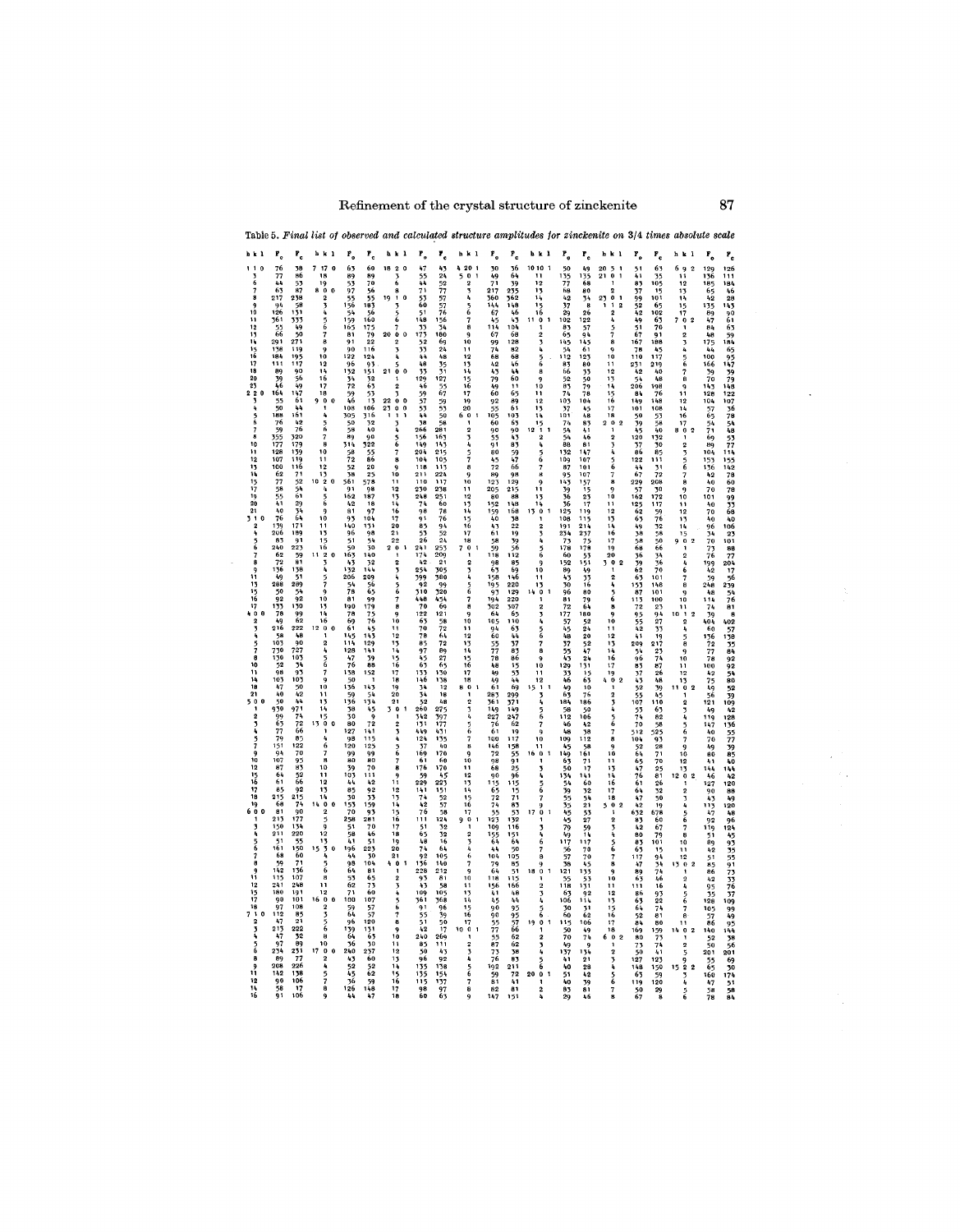#### 88 JAN C. PORTHEINE and WERNER NOWACKI

#### Table 5. *(Continued)*

|                | 1 k 1 |                         | ۲.  | $\mathbf{r}_{\rm e}$ | hkl    | т.  | ₽.  | h k 1 | ₽.  | т.  | h k l        | $\mathbf{r}_{\bullet}$ | $r_{\rm e}$ | h k l  | Τ,  | $r_{\rm c}$ | h k l                    | $F_{o}$ | ₽,       | h k l  |     | $\mathbf{r}_{\circ}$ | т.  |
|----------------|-------|-------------------------|-----|----------------------|--------|-----|-----|-------|-----|-----|--------------|------------------------|-------------|--------|-----|-------------|--------------------------|---------|----------|--------|-----|----------------------|-----|
| 158            |       | 2                       | 49  | 40                   | 1 16 3 | 53  | 38  | 443   | 52  | 68  | 6143         | 107                    | 103         | 1013   | 61  | 36          | 15 4 3                   | 102     | 112      | 534    |     | 40                   | 42  |
| 16 0           |       | 2                       | 106 | 105                  | 17     | 41  | 25  | 5     | 174 | 187 | 15           | 34                     | 50          | 2      | 44  | 24          | 5                        |         | 36<br>40 | 8      |     | 47                   | 41  |
|                | 2     |                         | 65  | 45                   | 18     | 42  | 20  | 6     | 54  | 47  | 713          | 88                     | 89          | 3      | 72  | 79          | 6                        | 61      | 90       | ۰      |     | 40                   | 48  |
|                | 3     |                         | 62  | 65                   | 203    | 119 | 145 | 8     | 53  | 55  | 2            | 84                     | 66          | 5      | 128 | 148         | 1603                     | 105     | 130      | 614    |     | 40                   | 70  |
|                |       |                         | 91  | 105                  | 1      | 94  | 128 | 9     | 51  | 39  | 4            | 103                    | 113         | 6      | 41  | 47          |                          |         | 48<br>37 | 2      |     | 65                   | 32  |
|                | 6     |                         | 109 | 100                  | 3      | 124 | 135 | 10    | 132 | 156 | 5            | 129                    | 143         | 8      | 41  | 53          | 4                        | 49      | - 6      | 3      |     | 44                   | 74  |
|                | 8     |                         | 54  | 58                   | ۰      | 180 | 179 | 11    | 48  | 81  | 6            | 59                     | 76          | 9      | 81  | 78          | 17 0 3                   |         | 39<br>41 | ı.     |     | 41                   | 62  |
| 17 0 2         |       |                         | 197 | 184                  | 5      | 42  | 60  | 12    | 40  | 56  | 7            | 101                    | 112         | 11     | 70  | 82          | 2                        |         | 23<br>43 | 5      |     | 43                   | 32  |
|                |       |                         | 52  | 37                   | 6      | 151 | 145 | 13    | 49  | 56  | 8            | 169                    | 186         | 1103   | 49  | 66          | 3                        |         | 33<br>90 | 9      |     | 53                   | 71  |
|                | 2     |                         | 61  | 77                   | 7      | 225 | 212 | 14    | 74  | 73  | 9            | 46                     | 42          | 1      | 40  | 28          | 1803                     | 64      | 86       | 704    |     | 118                  | 60  |
|                | 4     |                         | 39  | 27                   | 8      | 57  | 61  | 15    | 67  | 86  | 10           | 48                     | 67          | 2      | 53  | 98          | 1                        |         | 37<br>28 | 3      |     | 77                   | 85  |
|                | 5     |                         | 45  | 59                   | 9      | 82  | 88  | 16    | 80  | 103 | $\mathbf{1}$ | 54                     | 59          | 3      | 88  | 83          | 134                      |         | 40<br>41 | 5      |     | 42                   | 71  |
|                | 6     |                         | 38  | 66                   | 10     | 70  | 56  | 503   | 47  | 44  | 12           | 29                     | 60          | 5      | 70  | 88          | 5                        |         | 67<br>48 | 6      |     | 52                   | 55  |
|                | 7     |                         | 45  | 60                   | 11     | 33  | 38  | л.    | 43  | 34  | 14           | 37                     | 48          |        | 53  | 44          | $\overline{\phantom{a}}$ |         | 46<br>61 | 9      |     | 37                   | 47  |
| 18 0 2         |       |                         | 38  | 47                   | 12     | 53  | 53  | 3     | 89  | 102 | 803          | 40                     | 32          | 1203   | 41  | 80          | 8                        |         | 63<br>94 | 814    |     | 37                   | 27  |
|                | 1     |                         | 64  | 41                   | 13     | 40  | 34  | 4     | 193 | 195 | 1            | 164                    | 174         | 4      | 60  | 51          | 10                       |         | 63<br>60 | 2      |     | 38                   | 67  |
|                | 3.    |                         | 36  | 27                   | 14     | 57  | 68  | 5     | 76  | 94  | 2            | 204                    | 213         | 5      | 89  | 112         | 11                       |         | 59<br>75 | 4      |     | 90                   | 35  |
| 19 1 2         |       |                         | 52  | 61                   | 16     | 51  | 42  | 7     | 41  | 39  | 7            | 73                     | 66          | 6      | 60  | 78          | 12                       |         | 45<br>16 | 5      |     | 75                   | 106 |
|                | 2     |                         | 56  | 54                   | 17     | 66  | 83  | я     | 55  | 60  | 4            | 128                    | 144         |        | 62  | 74          | 224                      | 37      | 75       | 6      |     | 50                   | 67  |
|                | 3     |                         | 40  | 41                   | 303    | 145 | 166 | 9     | 54  | 74  | 5            | 72                     | 73          | 8      | 53  | 63          | 4                        |         | 47<br>60 | 8      |     | 93                   | 69  |
| 20 0 2         |       |                         | 145 | 149                  | 1      | 177 | 245 | 10    | 64  | 83  | 7            | 54                     | 79          | q      | 81  | 85          | 5                        |         | 44<br>49 |        | 944 | 74                   | 75  |
|                | 2     |                         | 44  | 44                   | 2      | 62  | 83  | 11    | 45  | 69  | 8            | 85                     | 110         | 13 0 3 | 106 | 90          | 8                        |         | 54<br>75 | 1024   |     | 112                  | 165 |
| 21 0           |       | $\overline{\mathbf{2}}$ | 67  | 55                   | 3      | 199 | 209 | 12    | 40  | 36  | 9            | 58                     | 62          | 1      | 53  | 68          | 10                       | 87      | 112      | 5      |     | 49                   | 48  |
|                | 1     |                         | 98  | 102                  | 4      | 54  | 42  | 13    | 33  | 57  | 12           | 62                     | 77          | 2      | 121 | 154         | 11                       | 57      | 59       | 6      |     | 133                  | 70  |
| 1 <sub>2</sub> |       | з                       | 49  | 20                   | 5      | 42  | 55  | 15    | 45  | 53  | 13           | 62                     | 77          | 3      | 142 | 153         | 314                      |         | 46<br>35 | 1104   |     | 45                   | 48  |
|                | 3     |                         | 35  | 61                   | 6      | 95  | 100 | 603   | 54  | 68  | 903          | 66                     | 85          | ٠      | 45  | 40          | 4                        |         | 67<br>50 | 1.     |     | 38                   | 26  |
|                |       |                         | 122 | 134                  | 7      | 56  | 43  | 1     | 37  | 69  | 1            | 74                     | 88          | 5      | 72  | 79          | 5.                       |         | 72<br>45 | 2      |     | 44                   | 38  |
|                |       |                         | 68  | 89                   | 8      | 119 | 125 | 3     | 61  | 29  | 2            | 85                     | 82          |        | 36  | 32          | 8                        |         | 27<br>50 | 3      |     | 38                   | 37  |
|                | 6     |                         | -51 | 50                   | 9      | 69  | 58  | 4     | 63  | 93  | 3            | 45                     | 18          | 7      | -16 | 60          | 9                        |         | 47<br>46 | ۰      |     | 45                   | 63  |
|                | 7     |                         | 99  | 114                  | 11     | 143 | 166 | 5     | 51  | 38  | 5            | 43                     | 33          | 1403   | 68  | 75          | 414                      |         | 43<br>53 | 12 0 4 |     | 79                   | 43  |
|                | 8     |                         | 82  | 63                   | 12     | 86  | 85  |       | 40  | 84  | 6            | 64                     | 82          | 1      | 47  | 79          | 2                        |         | 44<br>40 | 1      |     | 94                   | 55  |
|                | 9     |                         | 54  | 54                   | 14     | 33  | 38  | 8     | 39  | 45  | 7            | 52                     | 59          | 2      | 51  | 76          | 3                        |         | 17<br>44 | 1304   |     | 68                   | 59  |
|                | 10    |                         | 144 | 153                  | 15     | 31  | 36  | 9     | 40  | 46  | 8            | 44                     | 51          | 7      | 104 | 112         | 5                        | 37      | 36       |        |     | 37                   |     |
|                | 11    |                         | 37  | 71                   | 16     | 69  | -88 | 10    | 59  | 59  | 9            | 48                     | 42          |        | 47  | 46          | 7                        | 190     | 240      | 1404   |     | 59                   | 86  |
|                | 12    |                         | 129 | 130                  | 403    | 86  | 112 | 11    | 114 | 119 | 10           | 37                     | 28          | 5      | 27  | 24          | 8                        |         | 54<br>40 |        |     |                      |     |
|                | 13    |                         | 155 | 155                  | 1      | 68  | 59  | 12    | 40  | 62  | 11           | 106                    | 124         | 6      | 33  | 21          | 10                       | 41      | 51       |        |     |                      |     |
|                | 14    |                         | 35  | 21                   | 2      | 56  | 99  | 13    | 90  | 93  | 1003         | 55                     | 75          | 15 3 3 | 30  | 46          | 514                      | 146     | 300      |        |     |                      |     |

The unobserved reflections have been omitted since they were not used in the refinement.

than  $\frac{1}{4}$ . Consequently the maximum possible electron density on the *c* axis, effected if one locates Pb ions there, is smaller than the one corresponding to the two Sb ions with occupancies  $\frac{1}{2}$ .

In order to determine what the type and the occupancy of the ions on the *c* axis should be *B's* and occupancies for both types, Pb and Sb, were refined with the aid of the program SITE of Dr. T. ITO (unpublished). Only for Pb ions at both positions occupancies smaller than  $\frac{1}{4}$  were calculated. In addition to that the unrealistic *B* values of 0.9 and 7.7  $\AA^2$  were found for Sb at the positions 2 and 3 respectively. Therefore Pb ions were located at these positions. The resulting occupancies, 0.19 and 0.18 respectively, were included in the following. refinement as fixed parameters. The composition was retained by setting the occupancy for the mixed cation at 0.85 which is virtually the same as defining a new mixed cation consisting of  $50\%$  Sb and  $38\frac{0}{0}$  Pb  $(R_w = 0.14)$ .

Mter inclusion of anisotropic thermal parameters for the cations at the positions 1 and 4-7 convergence was reached at an *R* value of 0.13 for observed reflections only. The unobserved reflections have not been used in the refinement procedures<sup>3</sup>. The final parameter shifts are smaller than  $\frac{1}{4}$  except for *z* and *B* of ions Pb(2) and Pb(3),

<sup>3</sup> Inclusion of these in the evaluation of *R* yields a value of 0.16.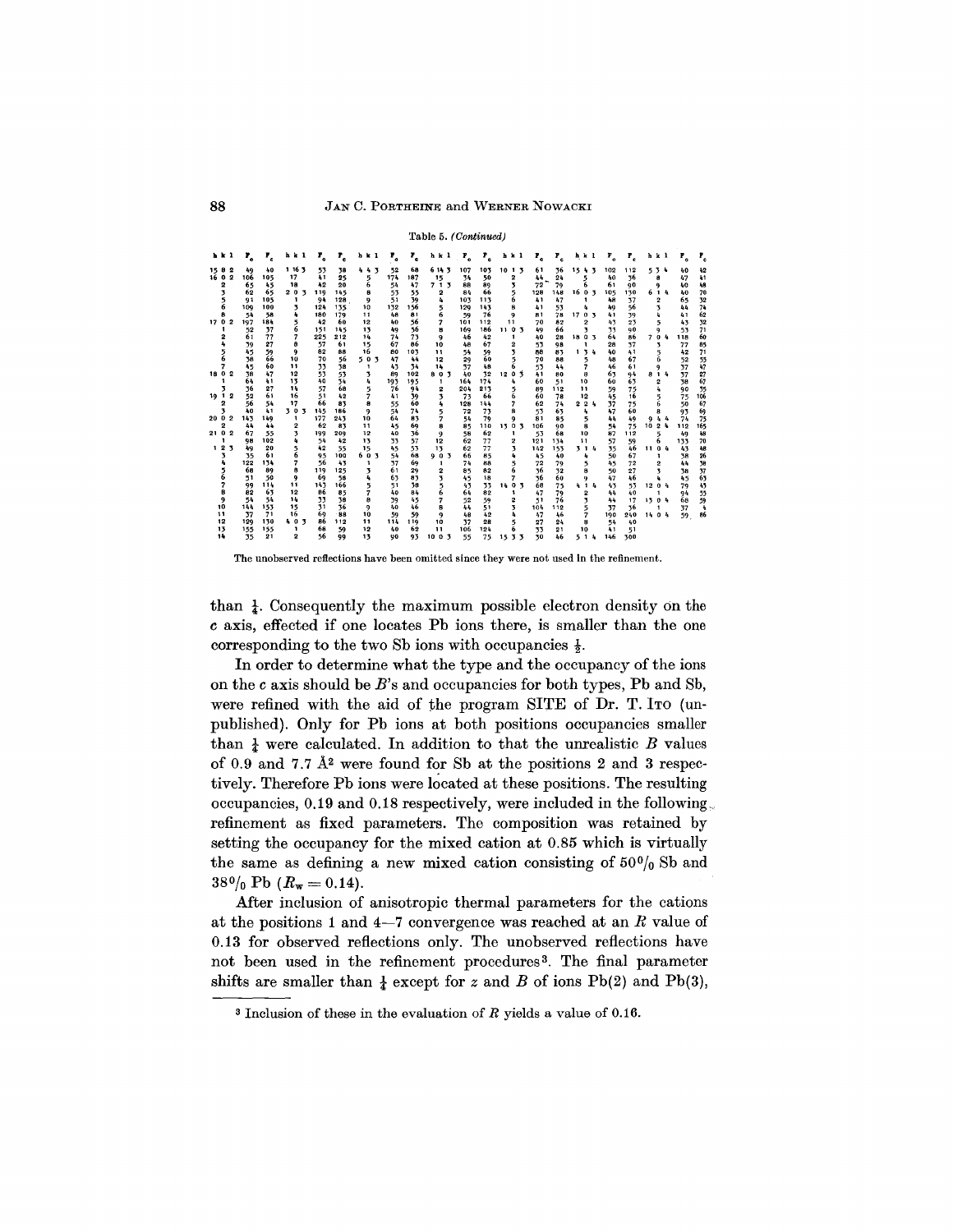which have shifts of  $\sim \frac{1}{2} \sigma(z)$  and  $\sigma(B)$  (see also Discussion).  $R_w$ amounts to 0.12.

The positional and thermal parameters are given in the Tables 3 and 4 respectively. Table 5 is the final list of observed and calculated structure amplitudes. The largest peak in the final difference map was identified with S(1). It had a height of  $9 e \AA^{-3}$  and was elongated approximately along [210]. The *x* and *y* values estimated for the centroid correspond to the values obtained when S(l) was refined in *P63/m* with fixed *B.* The latter values are given in Table 3. The only other peaks of any significance (heights between 2 and  $5 e \AA^{-3}$ ) were found near the cationic positions. These must be due to systematic errors in the data and deficiencies in the model [e.g. S(1) was omitted in the refinement].

The ratio of the  $R_w$  values from isotropic and anisotropic refinements, 0.14/0.12, is larger than  $R_{25,882,0.005} = 1.03$  which indicates that the anisotropic refinement is warranted. Introduction of anisotropic thermal parameters for the ions  $Pb(2)$ ,  $Pb(3)$  and  $S(2)$  to  $S(7)$  did not yield a significantly lower *Rw* value.

An attempt to establish the absolute configuration with the aid of the anomalous scattering of the cations was unsuccessful.

#### **Discussion**

In view of the discrepancy between equivalent reflections one could not have expected to find a much lower  $R_w$  value at the end of the refinement.

From Table 3 it is obvious that our *x* and *y* values are not different from those of TAKEDA and HORIUCHI (1971). There are however significant differences between the *z* values.

When the cations Pb(2) and Pb(3) were located the composition was preserved by decreasing accordingly the Pb occupancy of the mixed-cation position. A justification for this procedure was found in the comparison of residual electron densities in the different Fourier maps.

The number of anions in the unit cell is actually  $40\frac{1}{2}$ . So at least one of the seven sixfold S positions should be partially occupied. Since the S ions  $2-7$  had *B* values in the range of  $1.1-2.3$   $\AA$ <sup>2</sup> when that of  $S(1)$  blew up it was assumed that the  $S(1)$  position is the partially occupied one. The later found partial occupancies of the cations  $Pb(2)$ ,  $Pb(3)$  and  $(Pb, Sb)$  are concomitant with this assump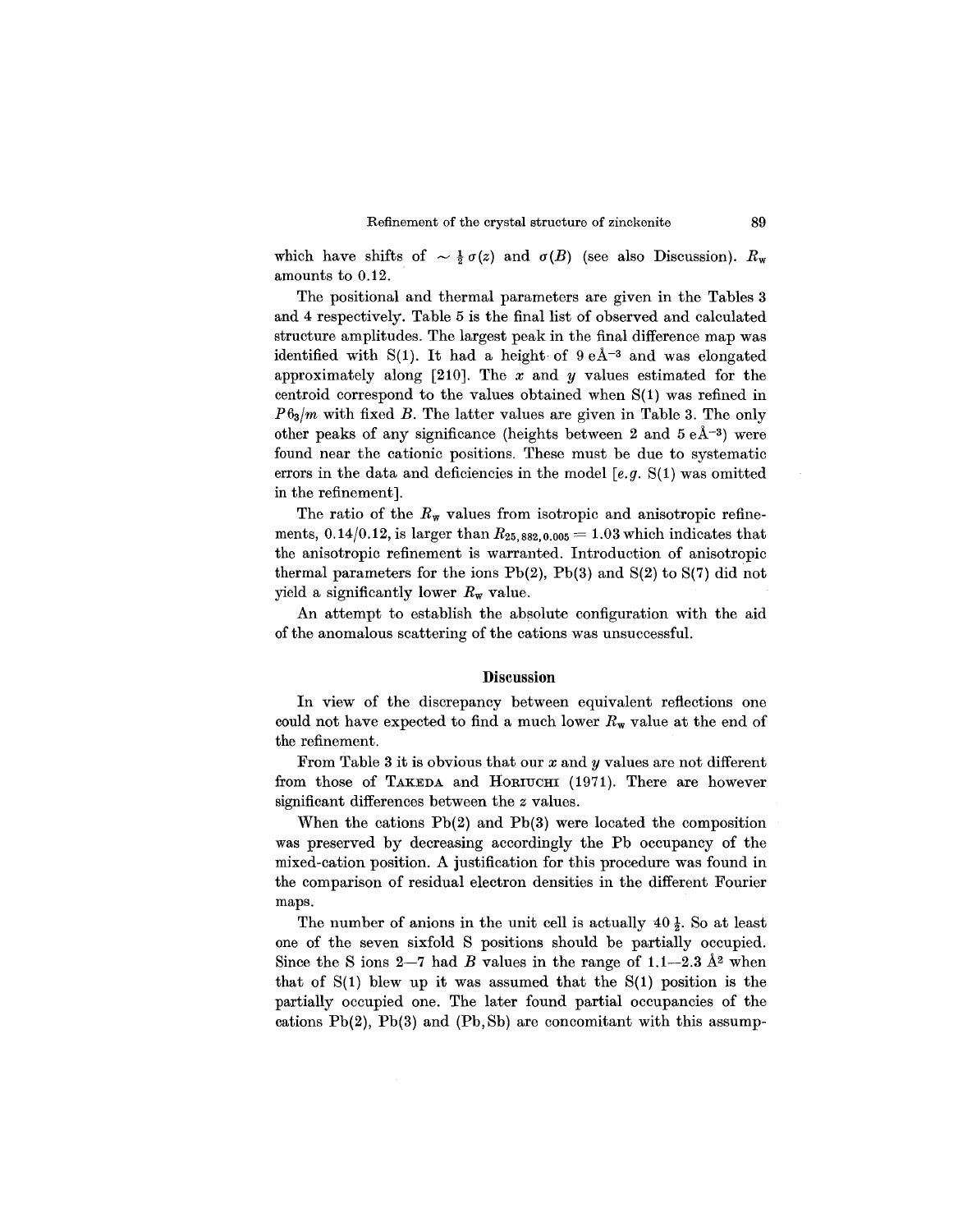tion. With the occupancy fixed at  $\frac{3}{4}$  the *B* of S(1) blew up as well which indicates that  $S(1)$  is also disordered as illustrated in the difference maps.

In the last cycles of the refinement the *z* values of Pb(2) and Pb(3) were oscillating, which is expressed in the size of the final shifts. This may indicate that these atoms are not independent. Assumption of the symmetry of  $P6_3/m$  at the *c* axis would explain that the relation  $z [Pb(2)] + z [Pb(3)] = \frac{1}{2}$  is satisfied within  $2\sigma$  and that the occupancies are virtually equal. The region of this symmetry could be extended towards  $S(1)$  since the peak shape of this atom in the final difference map corresponds approximately to this symmetry. Since the employed refinement program has no options to apply the constraints:  $z [Pb(2)] + z [Pb(3)] = \frac{1}{2}$ ,  $B [Pb(2)] = B [Pb(3)]$  and occupancy  $[Pb(2)] =$  occupancy  $[Pb(3)]$  we have not verified this higher symmetry.

A qualitative explanation for the diffuse intensity of zinckenite can be found in the assumption that the mixed-cation positions in consecutive cells along c are occupied alternatingly by Pb and Sb. The periodic positional disordering associated with such an alternating occupancy will effect the environment. Especially in the region of  $S(1)$ , Pb(2) and Pb(3), that is around the *c* axis, one expects periodic deviations from the average positions and occupancies resulting from the x-ray experiment. On the other hand different regions are separated by a part of the structure without disordering and partial occupancies. Therefore it is plausible that there is no correlation between different regions: the ordering is only one-dimensional. If the local geometric adjustments are small the corresponding intensity will be determined approximately by the function 6 (0.38  $f_{\text{Pb}}$  - 0.50  $f_{\text{Sb}}$ ), where  $f_{\text{Pb}}$  and  $f_{\rm Sb}$  are the atomic scattering factors of Pb and Sb and the factor 6 is due to the fact that the involved position is sixfold. Comparison of the function value of 34 at  $(\sin \theta)/\lambda = 0$  with  $F(000)$  learns that the diffuse intensity should be of the order of  $10^{-3}$  to  $10^{-4}$  times the intensity of the strongest Bragg reflections. Photographic estimates do not contradict such a magnetude ratio.

#### Description of the structure

In Fig. 1 a projection of the zinckenite structure on (001) is shown. Interatomic distances and angles are tabulated in the Tables 6 and 7. The numerals of equivalent ions are illustrated in Fig.2 where the cation coordinations are given.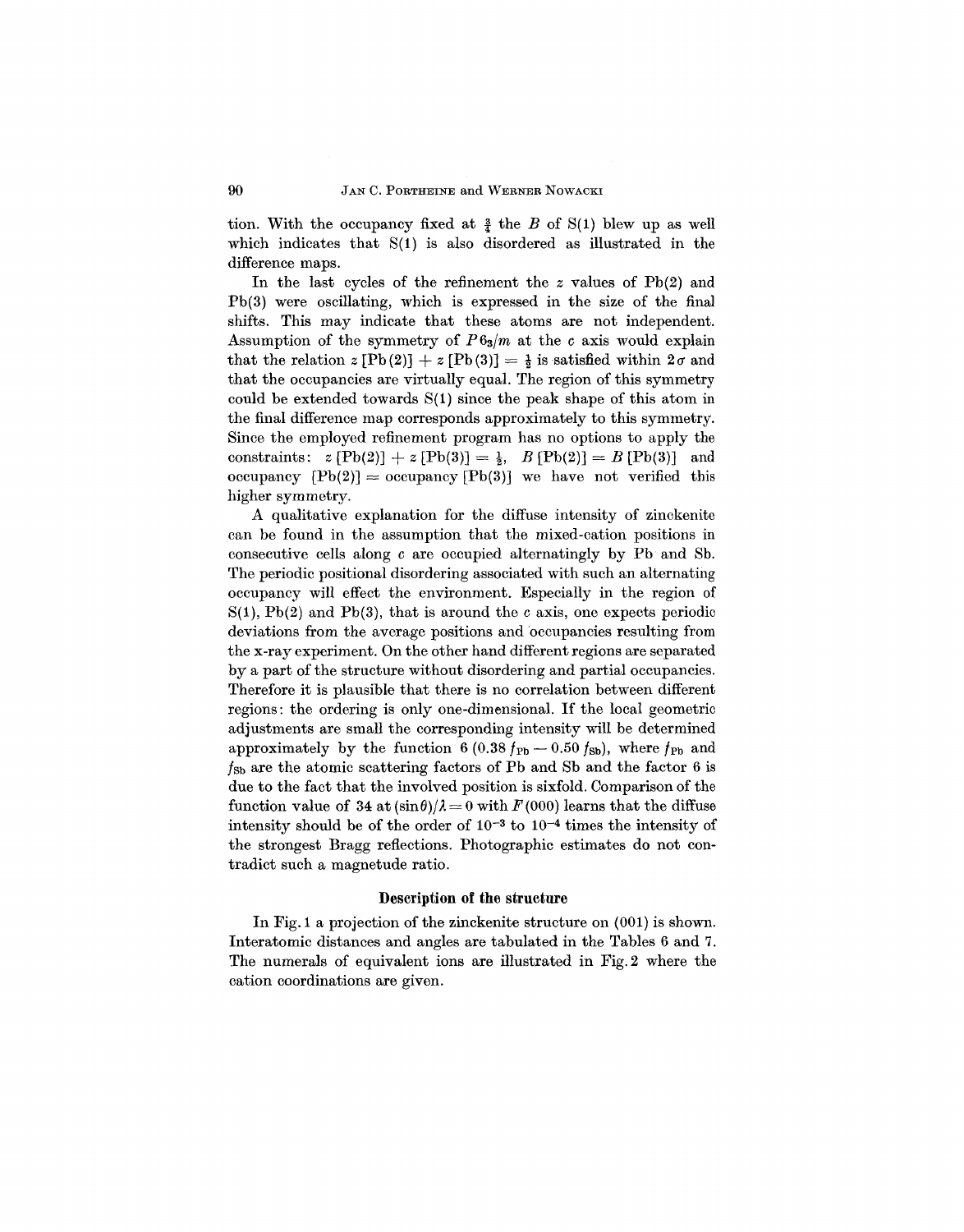

Fig. 1. Projection of the unit cell of zinckenite on (001). Ions drawn as thick circles have *z* values between 0.74 and 0.83 and as thin ones between 0.16 and 0.36. Distances towards Pb(2) and Pb(3), which are projected above each other, are represented as dotted lines



Fig. 2. Coordinations of the cations in zinckenite illustrating the numerals of equivalent anions used in the Tables 6 and 7. For Pb(2) and Pb(3) some interatomic angles are given in degrees. The coordinations of the latter ions are idealized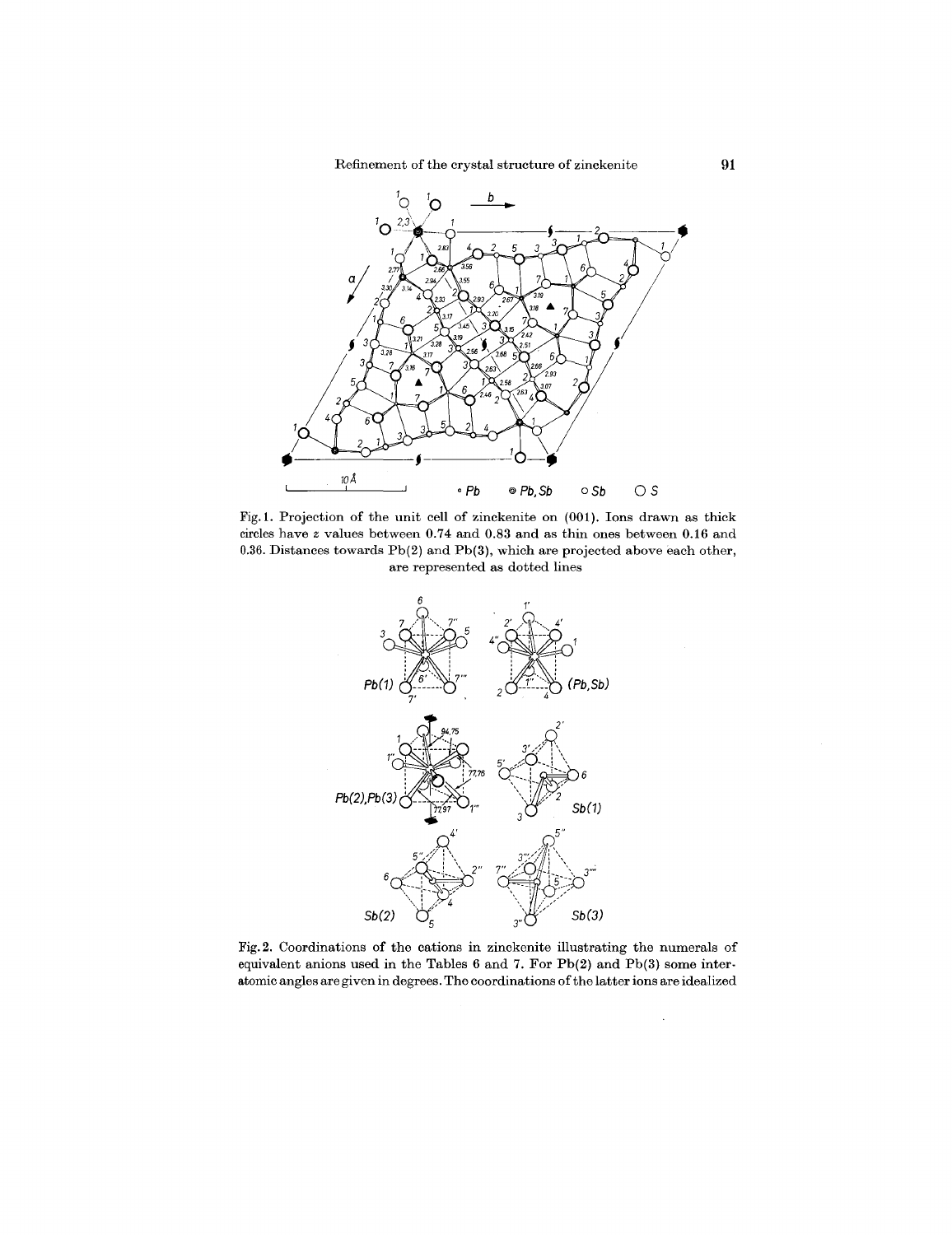| $2.67(2)$ Å<br>$Pb(1) - S(6')$<br>$-S(7)$<br>3.16(3)<br>$-S(7'')$<br>3.17(3)<br>$-S(7')$<br>3.18(3)<br>$-S(7''')$<br>3.19(3)<br>$-S(6)$<br>3.21(2)<br>$-S(3)$<br>3.28(1)<br>$-S(5)$<br>3.28(1)<br>3.14 | $(Pb, Sb) - S(1')$<br>$-S(1'')$<br>$-S(1)$<br>$-S(4'')$<br>$-S(4)$<br>$-S(2)$<br>$-S(2')$<br>$-S(4')$ | $2.66(8)$ Å<br>2.77(8)<br>2.83(3)<br>2.94(1)<br>3.14(2)<br>3.30(2)<br>3.55(2)<br>3.56(2)<br>3.09 | $Sb(2)-S(4)$<br>$-S(2'')$<br>$-S(5'')$<br>$-S(6)$<br>$-S(4')$<br>$-S(5)$<br>Average <sup>b</sup> | $2.33(2)$ Å<br>2.63(1)<br>2.66(2)<br>2.93(1)<br>3.07(2)<br>3.17(2)<br>2.54 | $\mathbf{A}\mathbf{A}$<br>$\Omega$<br>PORTHEINE |
|--------------------------------------------------------------------------------------------------------------------------------------------------------------------------------------------------------|-------------------------------------------------------------------------------------------------------|--------------------------------------------------------------------------------------------------|--------------------------------------------------------------------------------------------------|----------------------------------------------------------------------------|-------------------------------------------------|
| Average<br>$Pb(2) - S(1'')$ $3 \times 2.73(4)$<br>$-S(1)$ $3 \times 3.19(6)$<br>$-S(1''')$ 3 $\times$ 3.76(7)<br>3.23<br>Average                                                                       | Average<br>$-S(6)$<br>Sb(1)<br>$-S(2)$<br>$-S(3)$<br>$-S(2')$<br>$-S(3')$                             | 2.46(1)<br>2.58(3)<br>2.63(2)<br>2.93(3)<br>3.20(2)                                              | $Sb(3)-S(7'')$<br>$-S(5'')$<br>$-S(3'')$<br>$-S(3''')$<br>$-S(5)$                                | 2.42(1)<br>2.51(2)<br>2.56(2)<br>3.15(2)<br>3.19(2)                        | pue<br>WERNER NOWACKI                           |
| $Pb(3) - S(1'')$ $3 \times 2.75(4)$<br>$-S(1''')$ $3 \times 3.12(5)$<br>$-S(1)$ $3 \times 3.85(7)$<br>3.24<br>Average                                                                                  | $-S(5')$<br>Average <sup>b</sup>                                                                      | 3.45(1)<br>2.56                                                                                  | $-S(3^{IV})$<br>Average <sup>b</sup>                                                             | 3.68(1)<br>2.50                                                            |                                                 |

Table 6. *Oation-anion distances8 in zinckenite*

 $\bullet$  Only distances smaller than 4.0 Å are given.

**b** Average of the three shortest distances.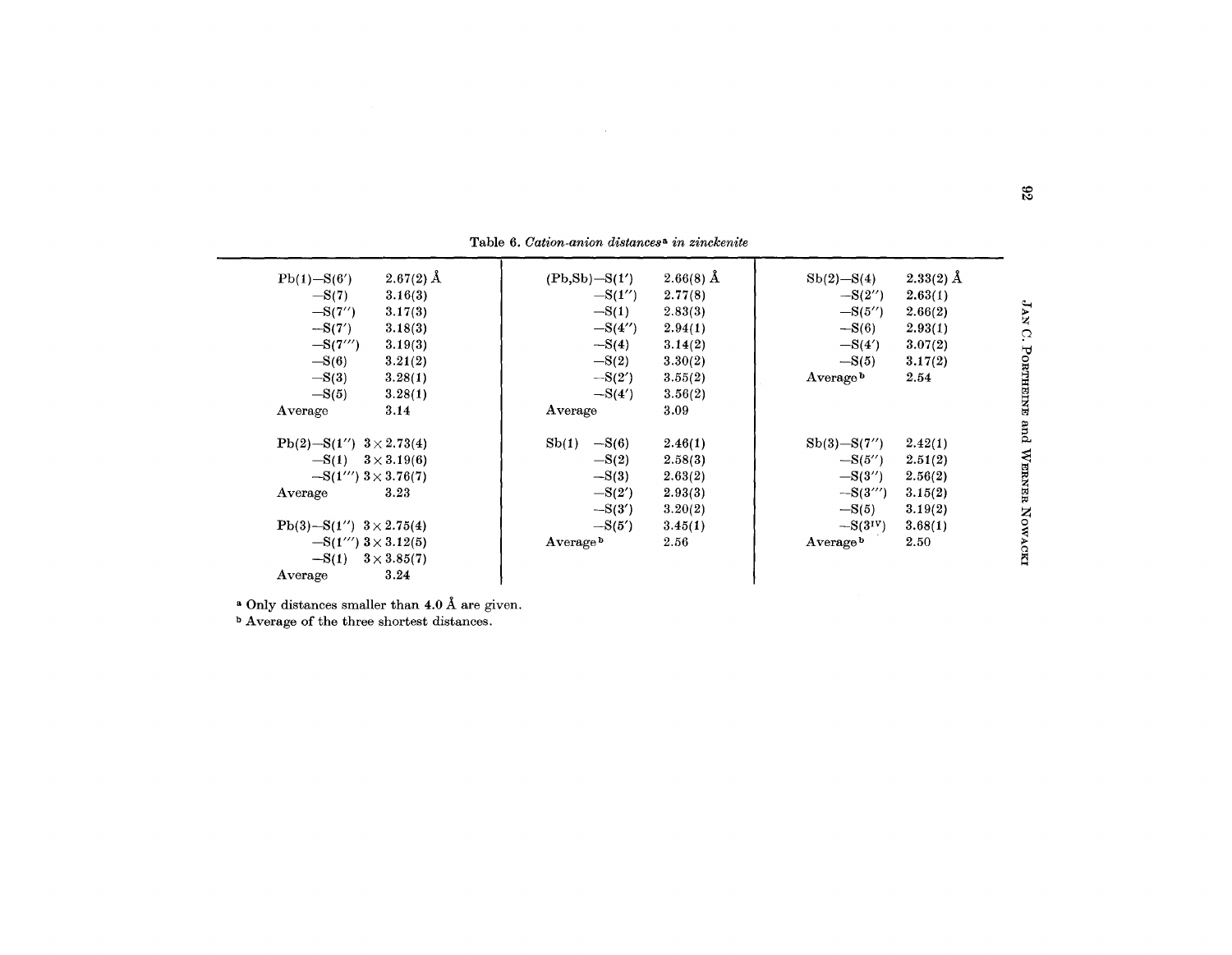Refinement of the crystal structure of zinckenite 93

| $S(6)$ --Pb(1)- $S(6')$    | $94.4^\circ$ | $S(1') - (Pb, Sb) - S(1'')$ | $106^{\circ}$ |
|----------------------------|--------------|-----------------------------|---------------|
| $-S(7)$                    | 77.6         | $-S(2')$                    | 79            |
| $-S(7'')$                  | 75.6         | $-S(4')$                    | 75            |
| $-S(3)$                    | 69.2         | $-S(4'')$                   | 74            |
| $-S(5)$                    | 80.0         | $-S(1)$                     | 78            |
| $S(7)$ $-Pb(1) - S(7')$    | 86.3         | $S(2') - (Pb, Sb) - S(2)$   | 78            |
| $-S(7'')$                  | 65.3         | $-S(4')$                    | 61            |
| $-S(3)$                    | 68.1         | $-S(4'')$                   | 68            |
| $S(7'') - Pb(1) - S(7''')$ | 85.8         | $S(4') - (Pb, Sb) - S(4)$   | 80            |
| $-S(5)$                    | 74.9         | $-S(1)$                     | 73            |
| $S(6')$ --Pb(1)- $S(7')$   | 85.7         | $S(1'') - (Pb, Sb) - S(2)$  | 83            |
| $-S(7''')$                 | 83.3         | $-S(4)$                     | 81            |
| $-S(3)$                    | 80.0         | $-S(4'')$                   | 85            |
| $-S(5)$ 68.5               |              | $-S(1)$                     | 76            |
| $S(7') - Pb(1) - S(7'')$   | 64.9         | $S(2)$ -(Pb,Sb)-S(4)        | 69            |
| $S(3)$ --Pb(1)- $S(5)$     | 133.8        | $S(4'') - (Pb, Sb) - S(1)$  | 140           |
| $S(6)$ $-Sb(1) - S(2)$     | 95.3         | $S(3'') - Sb(3) - S(5'')$   | 174.4         |
| $-S(3)$                    | 92.9         | $-S(7'')$                   | 92.6          |
| $S(2)$ -Sb(1) -S(3)        | 88.4         | $S(5'')$ - $Sb(3)$ -S(7'')  | 93.0          |
| $S(2'') - Sb(2) - S(4)$    | 95.6         |                             |               |
| $-S(5'')$                  | 91.1         |                             |               |
| $S(4)$ $-Sb(2) - S(5'')$   | 172.8        |                             |               |

Table 7. *A ngles between the cation-anion distances in zinckenite*

Standard deviations are in the range  $0.4-0.8^{\circ}$  for Pb(1) and the Sb ions and in the range  $1-2^{\circ}$  for (Pb,Sb), Pb(2) and Pb(3). Angles for Pb(2) and Pb(3) are given in Fig. 2.

The coordination of Pb(1) is approximately described as a trigonal prism of 6 S ions and two additional S ions outside the prism on normals from the cation to two side faces. Average Pb-S distances for Pb in similar eight coordinations are: 3.21, 3.18 (in bournonite and seligmannite respectively; EDENHARTER, NOWACKI and TAKÉUCHI, 1970), 3.11 and 3.15 Å (in cosalite; SRIKRISHNAN and NOWACKI, 1974). The average  $Pb(1)$ —S distance in zinckenite, 3.14 Å, lies in the range of these values. The unusual small value for the distance  $Pb(1) - S(6)$ in zinckenite is not significant.

The cation positions 2 and 3 are surrounded by  $9 S(1)$  sites, six of which form a trigonal prism and three lie on normals to the three side faces. If one takes into account the partial occupancies of these positions and of  $S(1)$  then the actual coordination number 9 is found for Pb(2) and Pb(3). Pb ions with the same coordination in baum-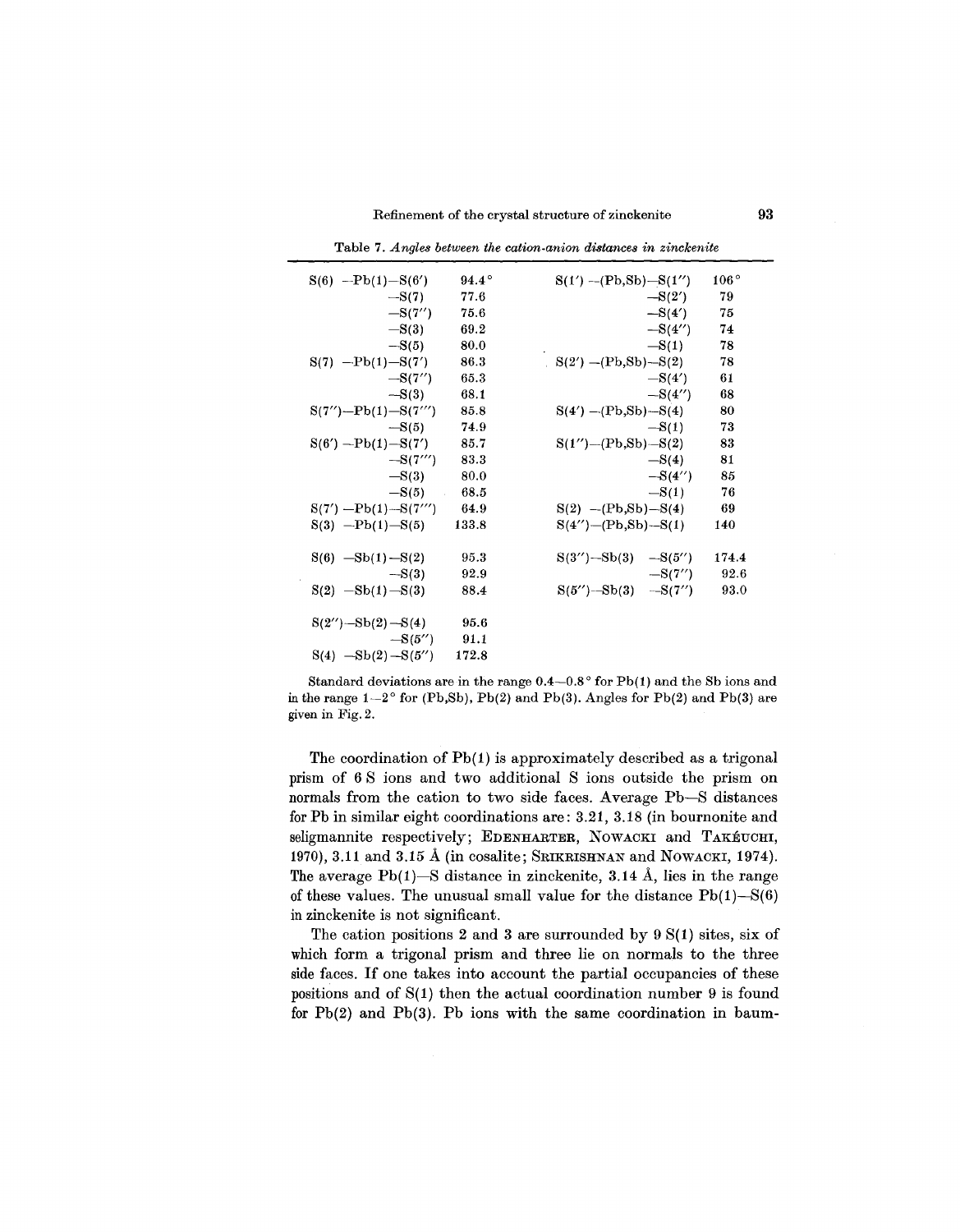hauerite (ENGEL and NOWACKI, 1969) and dufrenoysite (RIBAR, NICCA and NOWACKI, 1969) have average Pb-S distances between 3.15 and 3.24 A. The agreement with these values of the averages for Pb(2) and Pb(3) in zinckenite confirms the Pb location at the posi. tions 2 and 3. The discrepancies between the individual distances can be understood on the basis of a relation between the disordering of  $S(1)$  and the partial occupancies of Pb(2) and Pb(3). If the actual site of a  $S(1)$  ion depends on the fact whether or not the nearest Pb site is occupied, then the observed  $S(1)$  site, being the average for the two possibilities, will have too large or too small a distance towards the Pb site in question.

The coordination of the mixed cation is similar to that of Pb(l). Concomitant with the occupancy  $(50<sup>0</sup>/0)$  Sb and  $38<sup>0</sup>/0$  Pb) the average (Pb, Sb)-S distance is somewhat smaller than for Pb(1).

Each of the three Sb ions has six S neighbours at distances smaller than the sum of the van der Waals' radii of Sb and S  $(2.2 + 1.85 = 4.05 \text{ Å})$  in a distorted octahedral coordination.  $Sb(1)$  comprises the top of a trigonal pyramid with its three nearest S neighbours as basis corners. This coordination is to be expected when the bonds between Sb and S are covalent. The three nearest neighbours of Sb(2) and Sb(3) form approximately an isosceles orthogonal triangle where the Sb is located at the midpoint of the hypothenuse. In Fig. 2 only distances in the corresponding SbS<sub>3</sub> groups are drawn.

The "zone axes" of the coordination prisms of Pb(1) and (Pb,Sb) are parallel to *c.* Prisms of the same ion in cells adjacent along care stacked on top of each other into infinite columns running parallel to c.

Three columns of Pb(1) prisms form together a threefold column about the threefold axis (see Fig. 3). In this case the elementary prisms of one column share two of the three parallel edges with prisms belonging to the other columns and in this way the composition PbS4 is realized for the threefold column.

About the  $6<sub>3</sub>$  axis six (Pb, Sb) columns form together a "ring wall" (see Fig. 3) in such a way that single column neighbours are shifted over  $\frac{1}{2}c$  with respect to each other. The Pb(2) and Pb(3) ions are enclosed by this "ring wall".

The SbS3 groups form together endless chains by sharing of two S ions. These chains of composition SbS<sub>2</sub> wind as spirals around the 21 axes (see Fig. 4) and contain six units per winding period *c.*

The ratio  $\varphi$  of the numbers of S and Sb ions in the structure is equal to 1.93. Consequently zinckenite belongs to the type  $V(1 < \varphi < 2)$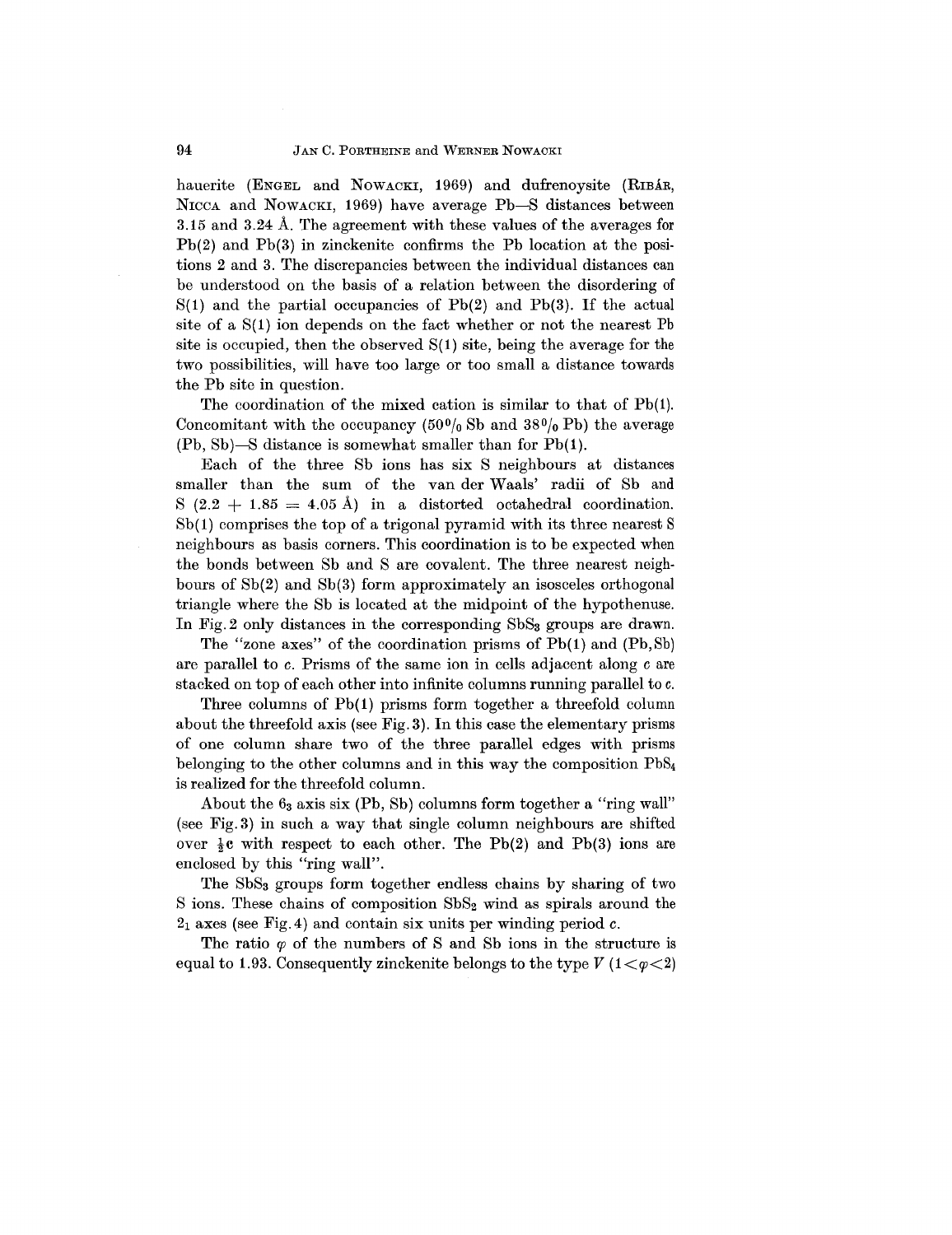

Fig. 3. (001) Projections of the "ring wall" of (Pb,Sb) prisms (a) and the threefold column of Pb(1) prisms (b) in zinckenite



Os *oSb*

Fig. 4. Perspective view of two windings of a spiral with composition  $SbS<sub>2</sub>$  in zinckenite

of NOWACKI'S (1969) classification of sulfosalts. Accordingly the structure is characterised by the spirals of SbSa groups and additional Sb and S ions. The extra Sb ions are found at the (Pb, Sb) sites while the  $S(1)$  sites contain the extra S ions.

### Acknowledgements

Our thanks are due to Dr. P. ENGEL who collected the intensity data. The calculations were performed on the IBM 1620 of our University (data reduction) and on the IBM 370/155 of the Bernische Datenverarbeitungsgesellschaft BEDAG. We acknowledge the finan